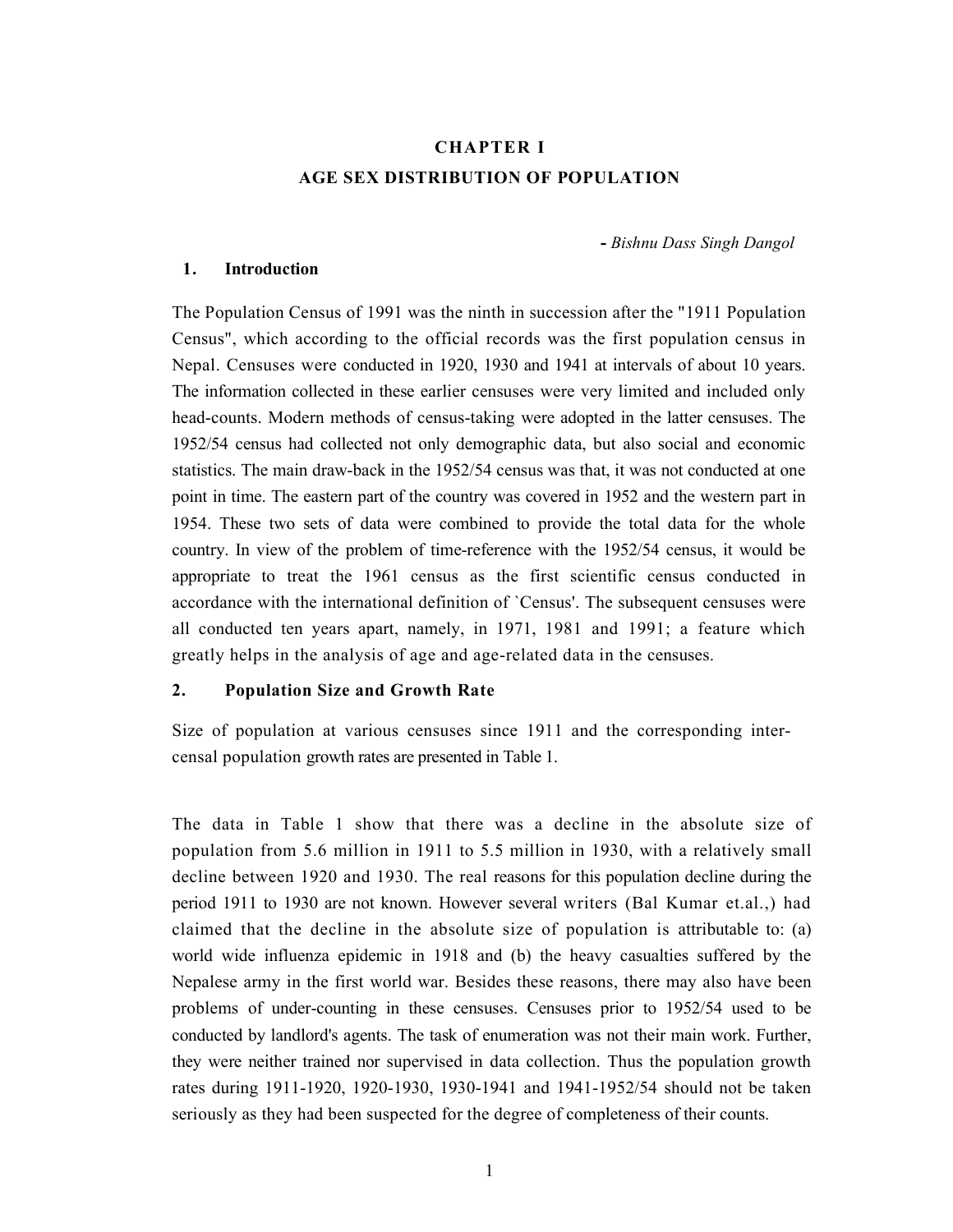| Year    | Population | <b>Intercensal</b><br>change<br>in population | <b>Average Annual</b><br>Growth rate<br>$(\%)^*$ | Doubling<br>time<br>(years) |
|---------|------------|-----------------------------------------------|--------------------------------------------------|-----------------------------|
| 1911    | 5,638,749  |                                               |                                                  |                             |
| 1920    | 5,573,788  | $-64,961$                                     | $-0.13$                                          |                             |
| 1930    | 5,532,574  | $-41,214$                                     | $-0.07$                                          |                             |
| 1941    | 6,283,649  | $+751,075$                                    | $+1.16$                                          | 60                          |
| 1952/54 | 8,256,625  | $+1,972,976$                                  | $+2.30$                                          | 31                          |
| 1961    | 9,412,996  | $+1,156,371$                                  | $+1.65$                                          | 42                          |
| 1971    | 11,555,983 | $+2,142,987$                                  | $+2.07$                                          | 34                          |
| 1981    | 15,022,839 | $+3,466,856$                                  | $+2.66$                                          | 26                          |
| 1991    | 18,491,097 | $+3,468,259$                                  | $+2.10$                                          | 33                          |

Table 1 : Population size and Growth Rates, Nepal, 1911-1991.

Geometric Growth Rate

Source: CBS, 1958, Table 2

CBS, 1968, Vol. III, Part 2, Table 2

 CBS, 1975, Vol. I, Table 5 CBS, 1984, Vol. II, Table 4

CBS, 1993, Vol. I, Table 5

Analysis of the census results from 1952/54 to 1991 shows that the population growth rates do not follow unidirectional trend but remain around 2 per cent per annum. The population growth rate of 2.66 per cent per annum observed during 1971-1981 is exceptionally high. Such high growth rate could be attributed to significant decline in mortality with persisting high level of fertility in Nepal during the decade 1971-1981. In addition, the return of the Nepalese persons staying abroad could be another factor in the swelling of population in 1981. It should be pointed out that there is no hard evidence to pinpoint the exact-cause. In comparison to the growth rate found in 1971-1981, the growth rate of 2.10 per cent per annum observed during 1981-1991 seems to be unrealistically low. This suggests a possible decline in fertility and a considerable volume of out-migration of people from the country during 1981-1991.

Further Investigation shows that there has been an increasing number of out migrations to countries other than the traditional out migration to India. For example it was reported that about 300,000 ordinary (Green) passports were issued by the Ministry of External Affairs during 1983-1991. It may be argued that, one can not treat all such green passport holders to be out migrants, since only a few may be intending to out migrate. Most of these, if not all, may have out migrated by the time of 1991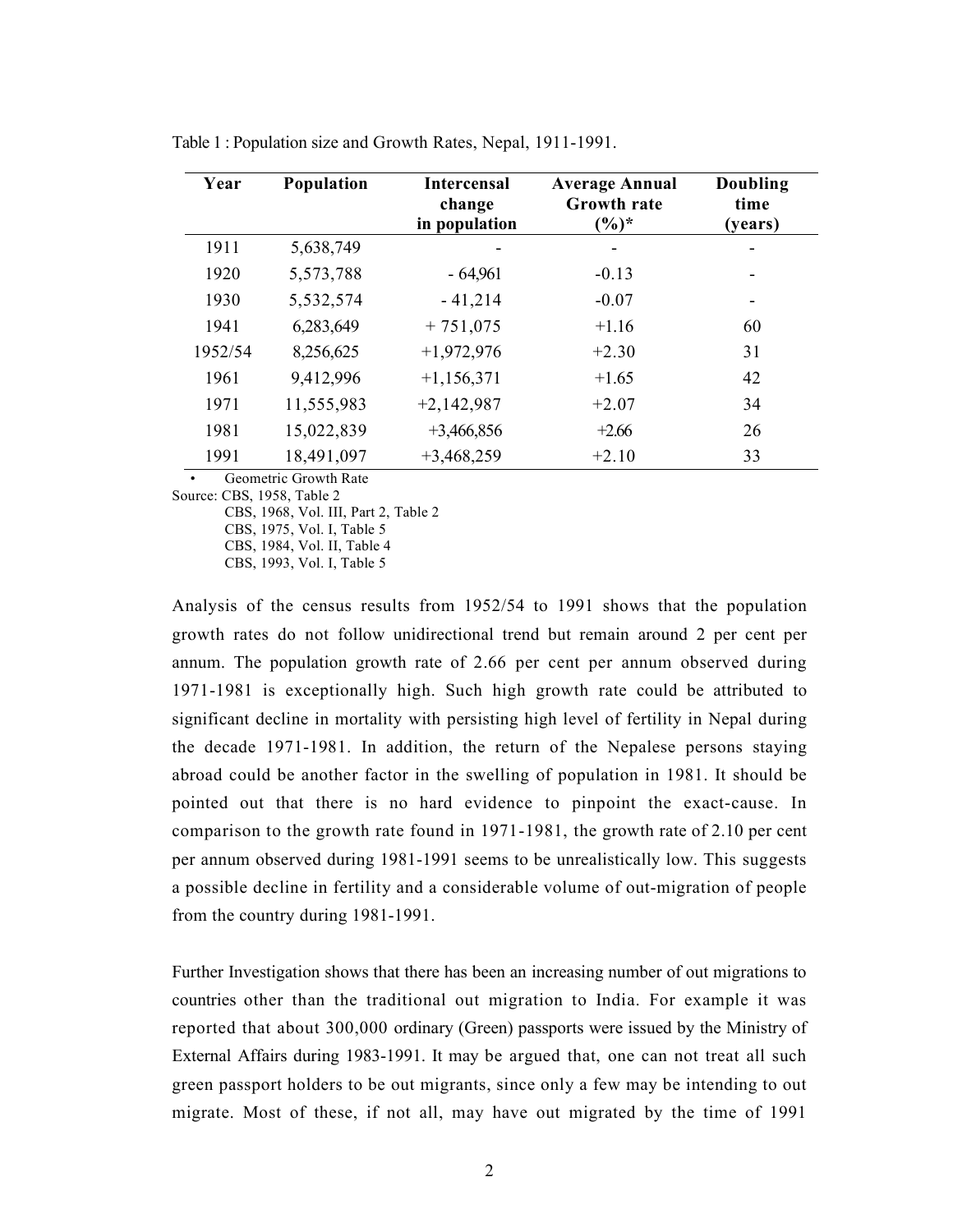census. Further evidence comes from the fact that 658,290 persons were found absent from their households in the 1991 census as against 402,977 in 1981. The exclusion of army barracks and police quarters from enumeration in 1991 could be another cause. At the same time, since these people were supposed to be enumerated from their barracks, they were probably excluded from their households as per the instruction given to enumerators. Due to all such factors, the growth rate seems to have declined drastically during the 1981-1991 decade.

The Post Enumeration Survey (PES), designed to evaluate the 1991 census data-quality in terms of completeness of coverage, estimated an under-count of about 11 per cent in 1991 (Natarajan, 1993). Adjustment for 11 per cent under-count would make the adjusted 1991 population equal to 20.78 million, resulting in 1981-1991 average annual growth rate of well over 3 per cent. Such a high growth rate can hardly be explained by the inter-censal Birth and Death rates and international migration. The results of the Post Enumeration Survey were not accepted for a number of reasons including the timing of the conduct of PES and the tremendous problems encountered in the matching of the census and the PES records<sup>1</sup>.

Doubling times calculated on the basis of inter-censal growth rates of population since 1952/54 are also shown in the Table 1. The fluctuations in growth rates are again reflected in the doubling times. If the 1981-1991 growth rate is any indication of the future growth of population, it appears that the country's population would double in a little over thirty years.

# 3. Sex Composition of Population

To study the sex composition of the population, two basic measures are taken into consideration. These are (1) Sex ratio and (2) Masculinity proportion

<sup>1</sup> The census date was 22 June 1991. The PES was planned to be completed by August 1991, but the revisiting in the field to reconcile the differences was actually completed by April 1992. The results of the matching show that, there were more households, missed by the PES than the census - 1,409 against 1,070 in rural and 887 against 597 in urban areas. Similar was the case with individuals in the enumerated households - in rural, PES missed 880 cases whereas census missed 418; and in urban, PES missed 453 while census missed 136.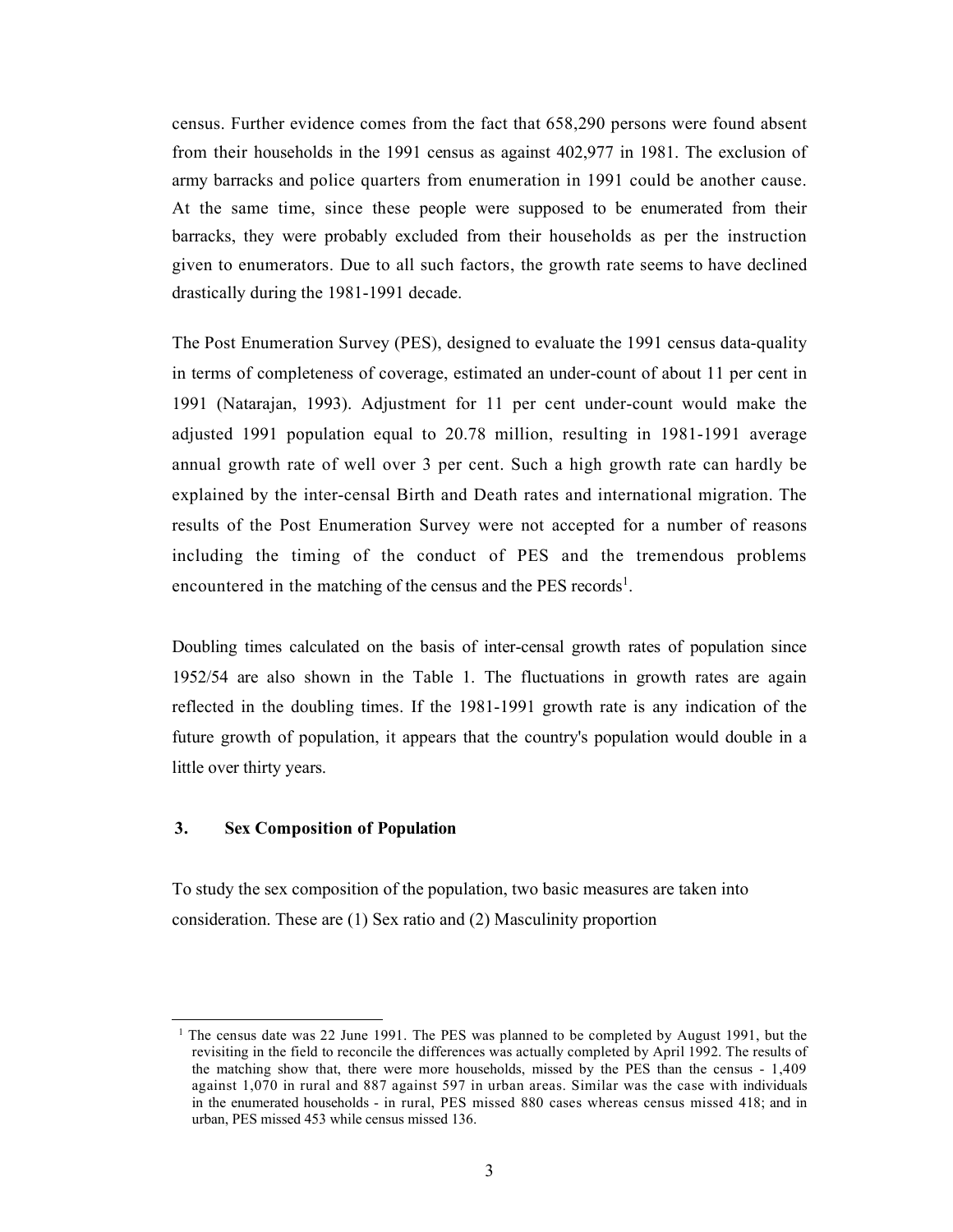|         | Table 2: Sex Ratio of Total Population in Censuses, $1952/54-1991$ , Nepal. |                               |  |  |  |
|---------|-----------------------------------------------------------------------------|-------------------------------|--|--|--|
| Year    | <b>Sex Ratio</b>                                                            | <b>Masculinity proportion</b> |  |  |  |
|         | $(M/F)x100*$                                                                | $(M/T)x100*$                  |  |  |  |
| 1952/54 | 96.80                                                                       | 49.19                         |  |  |  |
| 1961    | 97.28                                                                       | 49.25                         |  |  |  |
| 1971    | 101.37                                                                      | 50.34                         |  |  |  |
| 1981    | 105.02                                                                      | 51.22                         |  |  |  |
| 1991    | 99.47                                                                       | 49.87                         |  |  |  |

Table 2 : Sex Ratio of Total Population in Censuses, 1952/54-1991, Nepal.

\* Where M,F and T are respectively the Male, Female and Total Population.

Source: CBS, 1958, Table 2, p.60

CBS, 1968, Vol. II, Part III, Table 2

CBS, 1975, Vol. I, Table 6

CBS, 1984, Vol. I, Table 4

CBS, 1991, Vol. I, Table 5

Table 2 indicates that most of the time females in Nepal slightly outnumbered males mainly because, adult males used to go abroad, mostly to India in search of livelihood. The sex-ratio, defined as males per 100 females was 96.80, 97.28 and 99.47 respectively in the censuses of 1952/54, 1961 and 1991. Accepting the general finding of more male births than female births, and a long existing higher risk of death to females than males in the country, such low sex ratio is hardly possible unless there has been a large volume of male emigration. However, in the 1971 census, for the first time, more males than females were counted. A similar but more pronounced situation prevailed in 1981 census with larger number of males than females (CBS, 1987, p. 43). One of the reasons for increased sex ratio in 1971 and 1981 could be the return of the Nepalese males from abroad during the decade 1971-81, owing to decline in the job opportunities abroad. However a sudden increase of more than 4 points in the sex-ratio in 1971 (from 97.05 to 101.32) and a further increase of about 4 points, a decade later in 1981 (from 101.32 to 105.02) is largely left unexplained since no authentic evidence/statistics, except some speculation, are available which could explain such drastic changes. The fall in sex ratio in 1991, as stated earlier, could be due to exodus of male population for work outside the country.

Table 3 shows that at all ages beyond 10, the sex ratios in 1971 and 1981 were higher than the corresponding values of 1952/54 and 1961. This seems to support the earlier contention regarding the return of the Nepalese males from abroad during this period. It may further be observed from the table that at the retirement ages, the sex ratios of 1981 are even higher than those of 1971 pointing to the greater return-migration of the retired males. The lower sex ratios particularly at working ages in 1991 compared to the earlier censuses is again in support of the belief that there probably was a male exodus from the country during the 1980s. Thus it appears, there was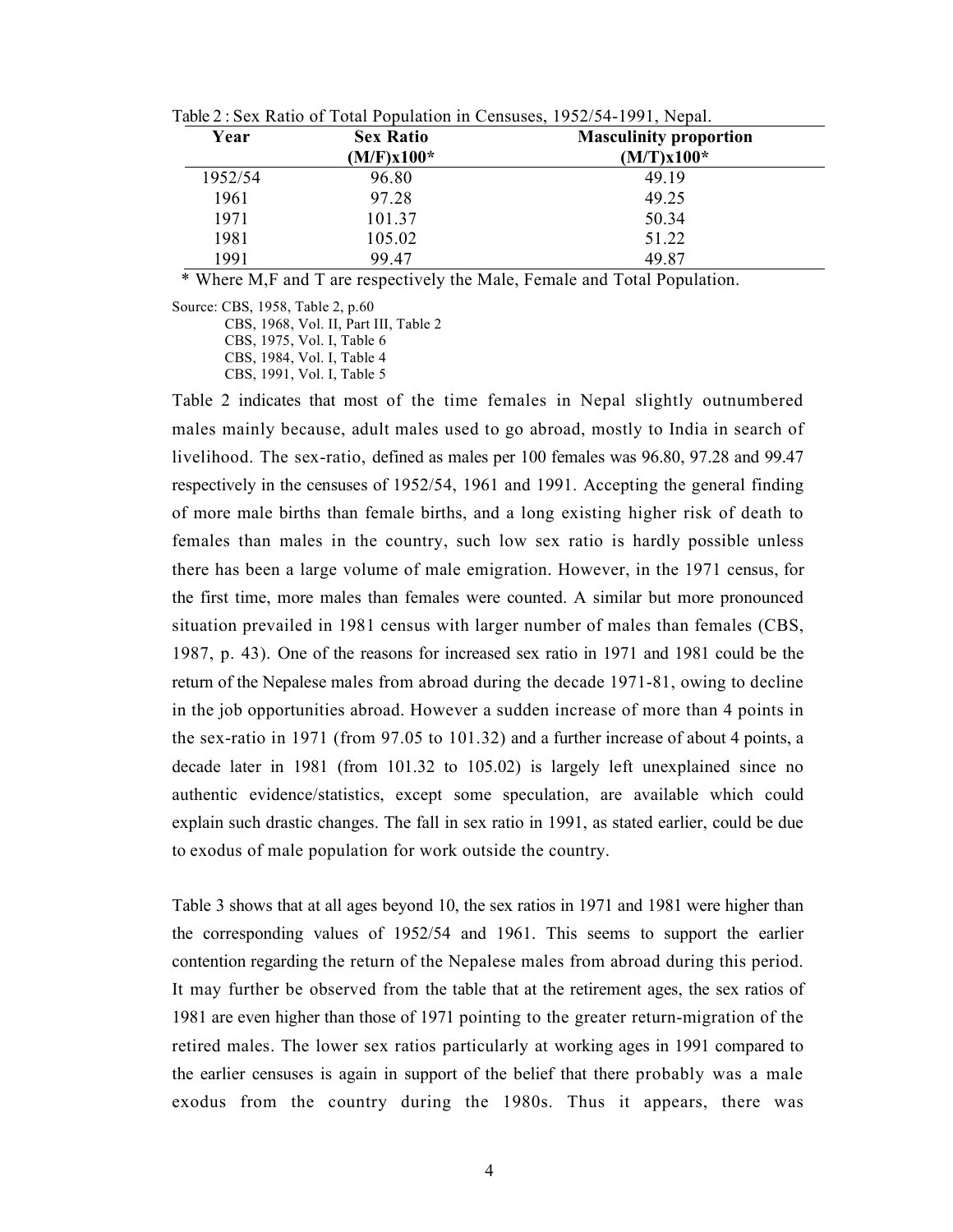significant volume of males who migrated out for work during 1952/54 to 1961 and the stream reduced during the period 1961-1971 and 1971-1981, but again became much more pronounced during 1981-1991. The higher sex ratios at old ages compared to earlier ages are reflective of the phenomenon, namely, male migrants generally return home to join their families during their retired life.

|            |         |      | Year |      |      |
|------------|---------|------|------|------|------|
| Age groups | 1952/54 | 1961 | 1971 | 1981 | 1991 |
| $00-04$    | 98      | 98   | 94   | 106  | 103  |
| $05-09$    | 103     | 103  | 103  | 104  | 104  |
| $10 - 14$  | 114     | 114  | 118  | 117  | 108  |
| $15 - 19$  | 102     | 102  | 110  | 110  | 96   |
| $20 - 24$  | 88      | 86   | 93   | 91   | 85   |
| $25 - 29$  | 89      | 90   | 96   | 96   | 89   |
| $30 - 34$  | 89      | 91   | 91   | 92   | 92   |
| 35-39      | 100     | 104  | 108  | 107  | 101  |
| $40 - 44$  | 89      | 89   | 98   | 100  | 95   |
| 45-49      | 102     | 101  | 114  | 114  | 104  |
| 50-54      | 92      | 92   | 104  | 115  | 106  |
| 55-59      | 102     | 100  | 107  | 119  | 116  |
| $60+$      | 89      | 83   | 92   | 111  | 103  |

Table 3 : Sex Ratio by Five Year Age Groups, Nepal, 1952/54-1991.

Source: CBS, 1958, Table 2,

 CBS, 1968, Vol. III, Part II, Table 2 CBS, 1975, Vol. I, Table 6 CBS, 1984, Vol. I, Table 4 CBS, 1991, Vol. I, Table 5

## 4. Age Data and its Accuracy

Age structure of the population is vital to planning of economic and social development. The importance of census data on age is even greater when vital statistics data from registration system are not available and population growth components have to be estimated indirectly from the age distributions.

The single year age distribution from 1991 census, is shown in Fig. 1 for males and in Fig. 2 for females and a comparison of the male-female age distribution in Fig. 3. The saw-toothed appearance in the case of both male and female age distribution clearly suggests heaping of population at ages ending in certain digits. The digits 0 and 5 seem to be the most preferred ones. A certain degree of preference also seems to exist for the digits 2 and 8. Although digit 5 in general is a preferred digit, age 15 as may be seen from Table 4 appears to be free from the digit preference effect. Per cent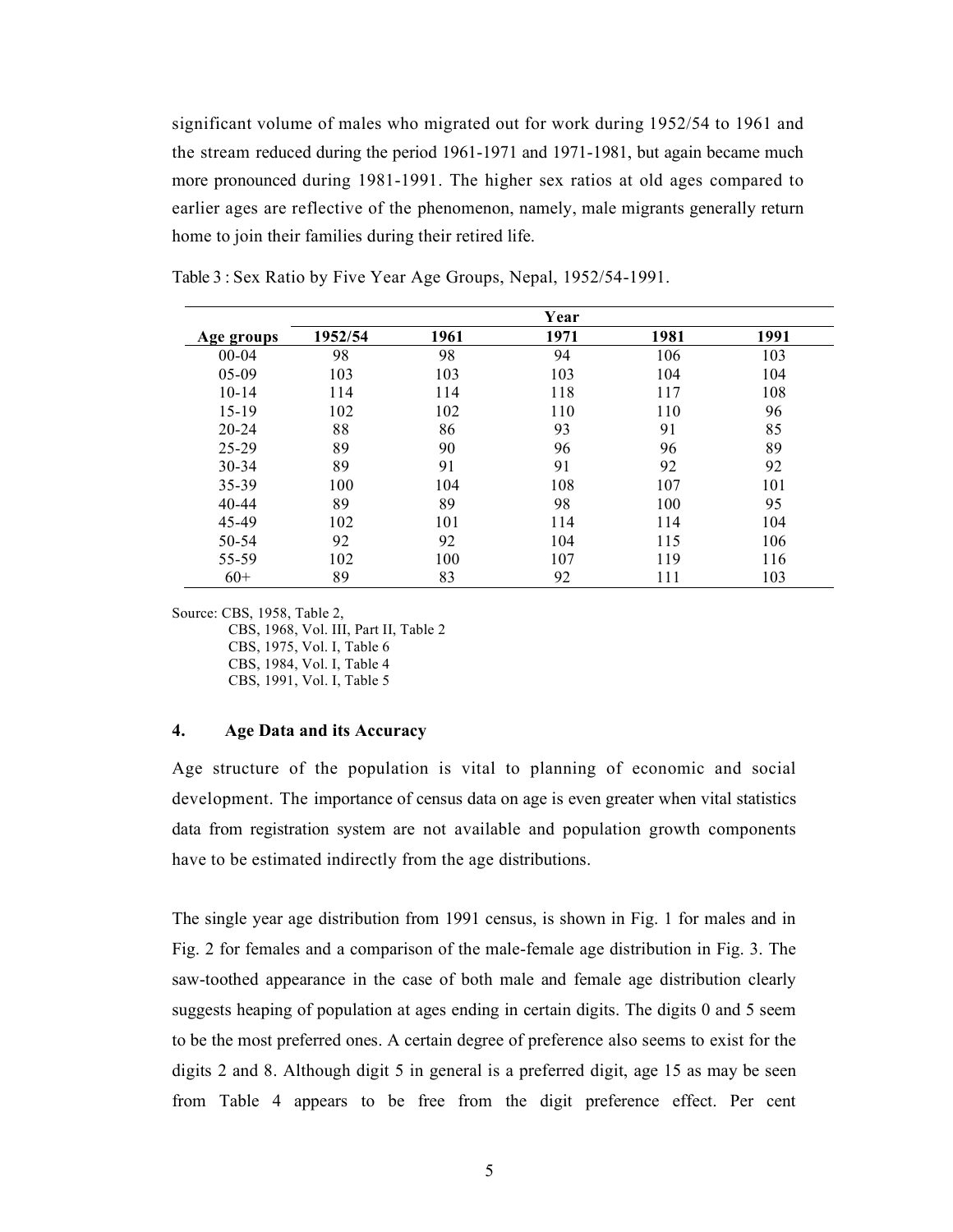population at ages 14, 15 and 16 suggests that age reporting around 15 is relatively more accurate than at other ages. Passage from childhood, educational mile-stone of matriculation etc. occur around age 15 and people may be more aware of their exact age when they reach this age range.

| Age              |      | 1991<br>1971 |      | 1981   |      |        |
|------------------|------|--------------|------|--------|------|--------|
|                  | Male | Female       | Male | Female | Male | Female |
| $\boldsymbol{0}$ | 3.12 | 3.00         | 2.30 | 2.67   | 2.48 | 2.55   |
| 1                | 2.55 | 2.43         | 3.42 | 3.06   | 2.26 | 2.39   |
| $\overline{c}$   | 2.92 | 2.85         | 3.21 | 3.30   | 2.87 | 3.17   |
| 3                | 3.16 | 3.15         | 3.06 | 3.24   | 3.12 | 3.56   |
| 4                | 3.13 | 2.98         | 3.08 | 3.07   | 2.86 | 3.03   |
| 5                | 3.54 | 3.34         | 3.53 | 3.51   | 4.04 | 4.06   |
| 6                | 3.16 | 3.02         | 2.93 | 3.04   | 2.73 | 2.74   |
| $\overline{7}$   | 3.02 | 2.95         | 2.72 | 2.87   | 2.76 | 2.88   |
| 8                | 3.18 | 2.98         | 3.01 | 2.89   | 3.03 | 2.73   |
| 9                | 2.61 | 2.55         | 2.32 | 2.35   | 2.66 | 2.54   |
| 10               | 3.27 | 2.97         | 3.20 | 2.85   | 3.26 | 2.69   |
| 11               | 2.24 | 2.04         | 1.83 | 1.69   | 1.87 | 1.70   |
| 12               | 3.12 | 2.02         | 3.00 | 2.61   | 3.12 | 2.48   |
| 13               | 2.24 | 2.11         | 1.84 | 1.70   | 1.82 | 1.63   |
| 14               | 2.23 | 2.12         | 2.09 | 1.91   | 2.02 | 1.85   |
| 15               | 2.21 | 2.12         | 2.03 | 1.84   | 2.42 | 2.06   |
| 16               | 2.04 | 2.06         | 2.12 | 1.95   | 2.06 | 1.86   |
| 17               | 1.57 | 1.67         | 1.36 | 1.34   | 1.32 | 1.32   |
| 18               | 2.31 | 2.49         | 2.29 | 2.26   | 2.44 | 2.33   |
| 19               | 1.39 | 1.48         | 1.25 | 1.24   | 1.18 | 1.14   |
| 20               | 1.97 | 2.43         | 2.13 | 2.69   | 1.97 | 2.32   |

Table 4 : Per cent Total Population by Single Years up to Age 20, by Sex, Nepal 1971-1991.

Source: CBS, 1975, Vol. I, Table 6 CBS, 1984, Vol. I, Table 4

CBS, 1993, Vol. I, Table 4

It is also noticed from Table 4 that population under one is less than the population one year of age in 1981. Such a short fall in the number of infants in 1981 is not supported by the constant fertility level and declining trend of infant mortality over the years. So the infant population must have been either under reported or reported wrongly as more than one year of age in 1981 census. It does not mean that infants have been reported completely in the censuses other than the 1981 census. It should be borne in mind that although infants are apparently relatively better-reported in 1991 than in the earlier censuses, the infants however, have always been traditionally under reported. The degree of under-reporting of this group of people in 1991 may not be of the same magnitude as that in the earlier censuses. This type of improvement in the completeness of reporting of infants in the1991 census may be attributed to improvement in the enumerator-quality i.e.employment of school teachers for enumeration.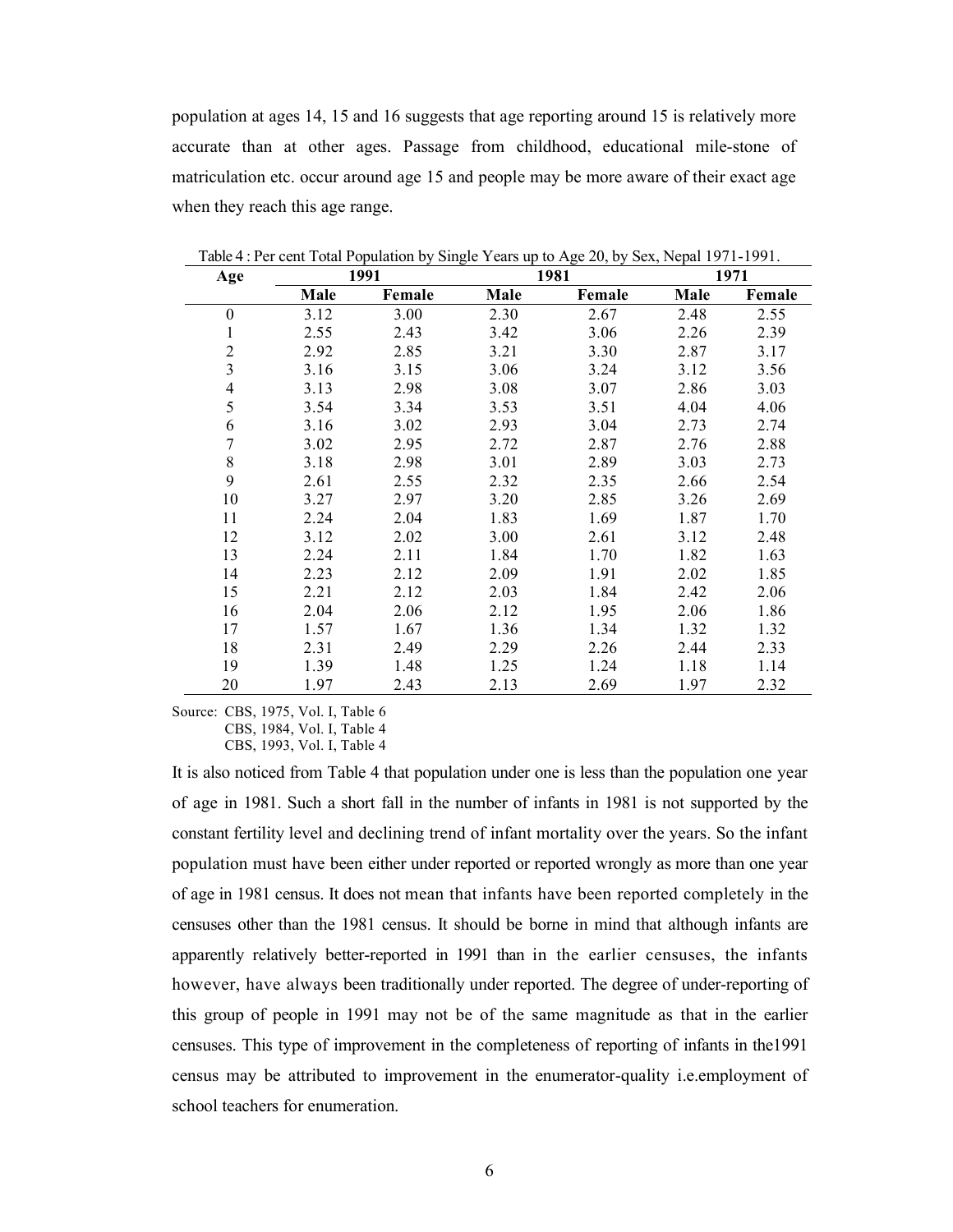

Source: CBS, 1993, Vol. I, Table 4.

 $\overline{\mathcal{L}}$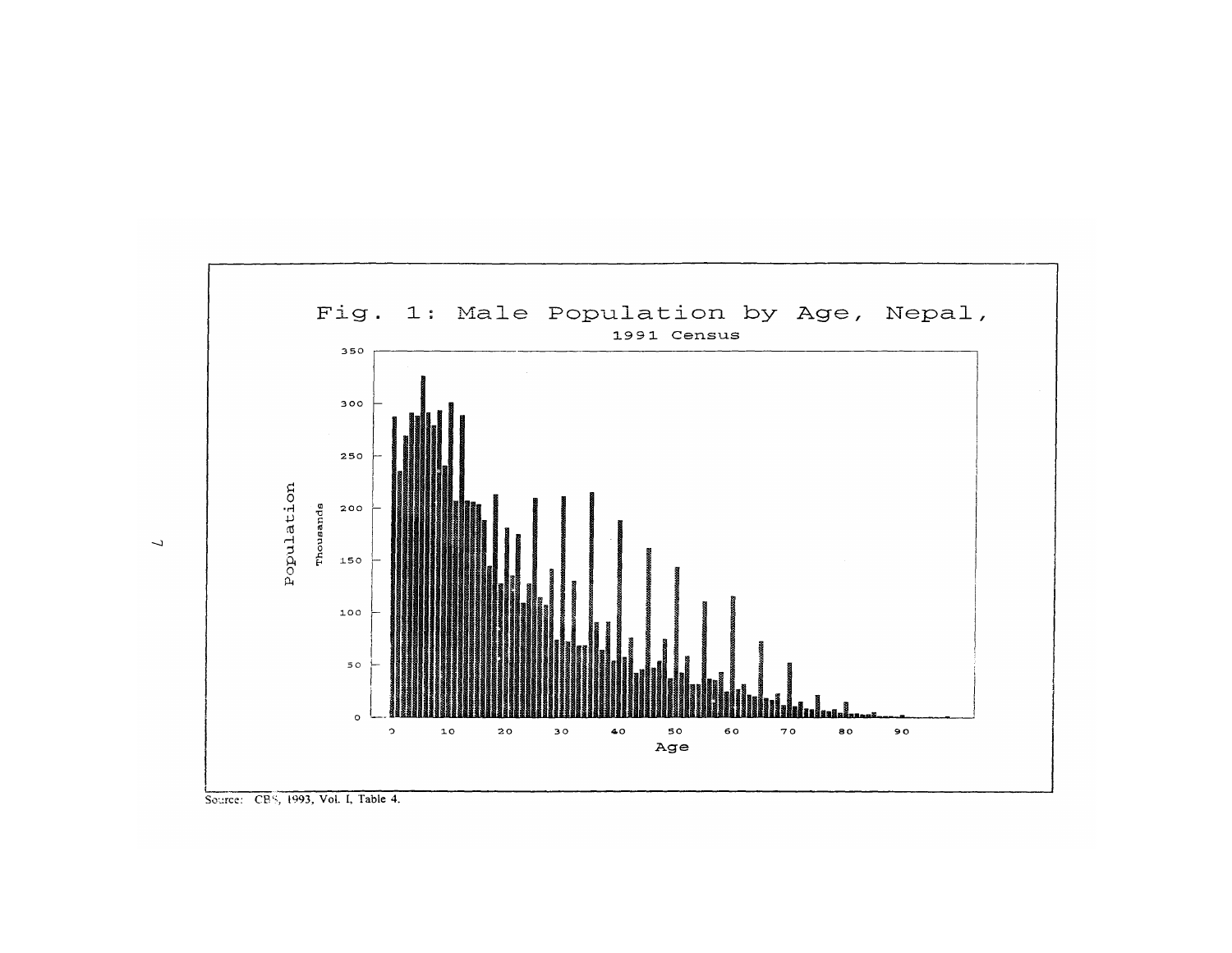

Source: Same as for Fig. 1.

 $\infty$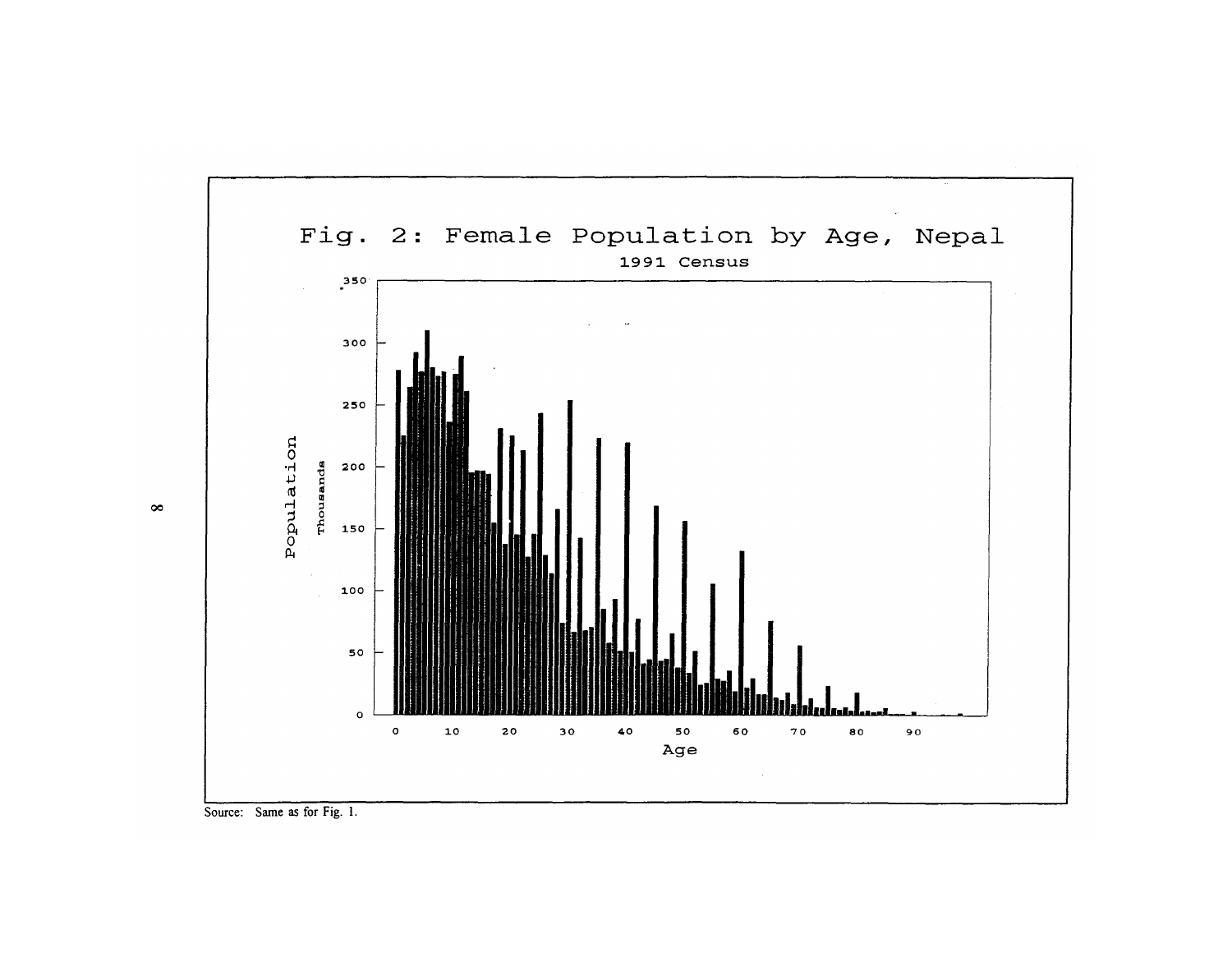

 $\sim 10^{-1}$ 



 $\bullet$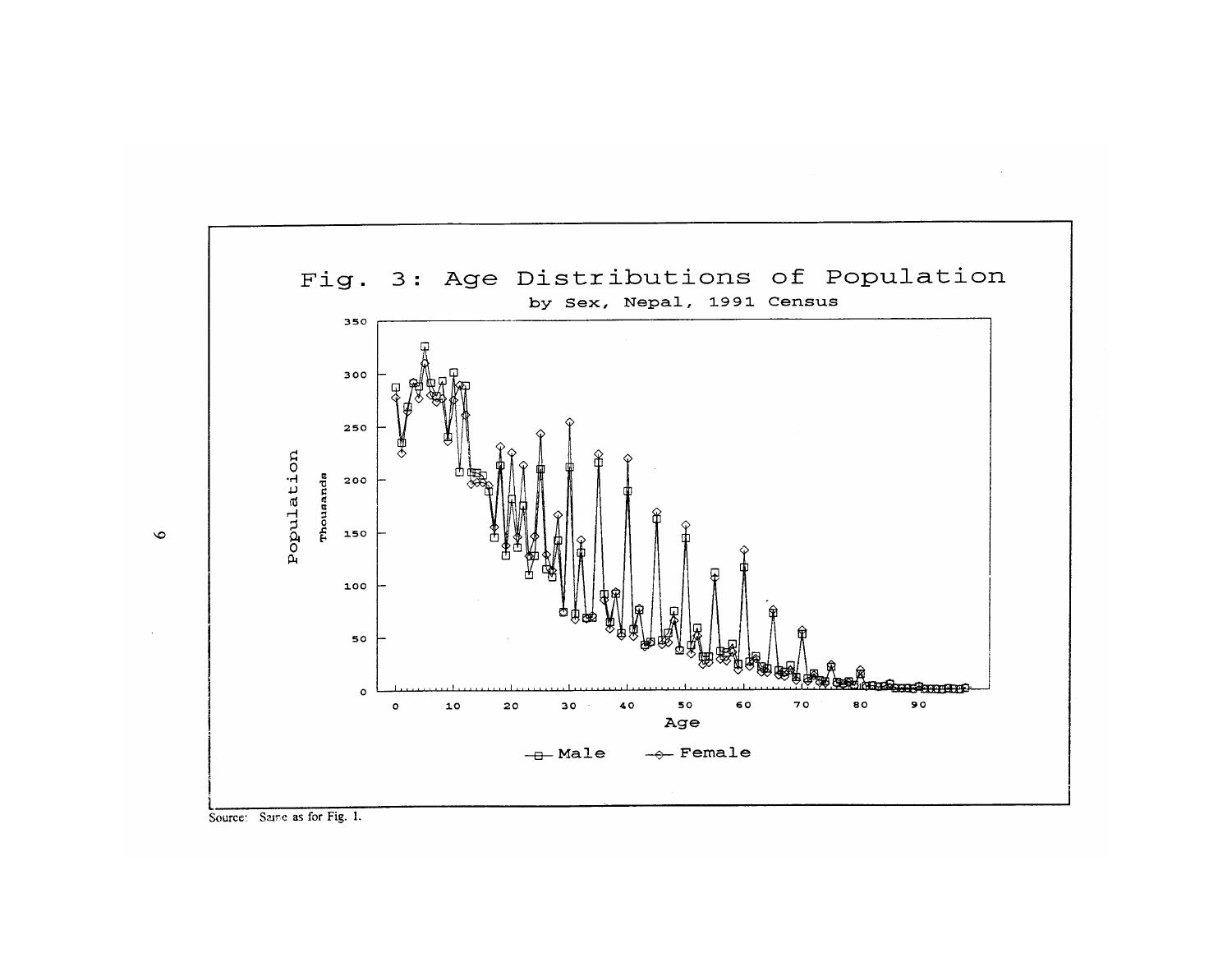| <b>Digits</b> |        | Male   |        |        | Female |        |
|---------------|--------|--------|--------|--------|--------|--------|
|               | 1971   | 1981   | 1991   | 1971   | 1981   | 1991   |
| $\theta$      | 10.7   | 12.7   | 7.5    | 13.8   | 14.8   | 9.6    |
|               | $-3.7$ | $-4.0$ | $-2.7$ | $-4.0$ | $-4.3$ | $-3.4$ |
| 2             | 1.2    | 0.7    | 0.8    | 0.7    | 0.6    | 1.0    |
| 3             | $-4.8$ | $-4.5$ | $-3.1$ | $-5.0$ | $-4.6$ | $-3.5$ |
| 4             | $-3.8$ | $-3.8$ | $-2.4$ | $-3.7$ | $-3.8$ | $-2.6$ |
| 5             | 10.2   | 9.9    | 7.2    | 9.6    | 9.6    | 7.3    |
| 6             | $-1.9$ | $-2.1$ | $-1.6$ | $-2.7$ | $-2.8$ | $-2.0$ |
|               | $-4.2$ | $-4.2$ | $-2.5$ | $-4.6$ | $-4.7$ | $-3.1$ |
| 8             | 1.3    | 0.5    | 0.7    | 1.2    | 0.7    | 0.7    |
| 9             | $-5.1$ | $-5.1$ | $-3.8$ | $-5.3$ | $-5.4$ | $-4.0$ |

Table 5 : Myer's Index of Digit Preference by sex for Census Years 1971-1991, Nepal.

Source: Same as for Table 4.

Myer's Index is positive for preference and negative for dislike.

Table 5 presents the degree of digit preference among males and females in reporting their ages. The table indicates that there is a tendency among males and females to state their ages as ending in digits 0 and 5. Similarly, there is also a tendency for people not to state their ages ending in digits 3, 7 and 9 (also see Fig. 4). Though not to the same extent, digit 1 also falls in this category. This pattern is true in all the three censuses 1971-1991. It is also to be noted that the tendency of the people to prefer certain digits or dislike certain digits has decreased considerably in 1991. The overall digit-preference is summarized in the Myer's Blended Index shown in Table 6 for males and females for the three census years. There is essentially no change in the Myer's Blended Index during the period 1971 to 1981, whereas the index has declined significantly from about 24.3 in 1971 and 1981 to about 17.4 in 1991. This shows that there has been considerable improvement in 1991 in the tendency of people to report their ages correctly without being biased by digit preference. The digit preference had always been less among males than females.

Table 6 : Myer's Blended Index for Males and Females, 1971 to 1991, Nepal.

| Year | Male | Female         | <b>Both Sexes</b> |
|------|------|----------------|-------------------|
| 1971 | 23.3 | 25.3           | 24.3              |
| 1981 | 23.8 | 25.6           | 24.7              |
| 1991 | .6.2 | $\overline{Q}$ |                   |

Source: Same as for Table 4.

The theoretical range of Myer's Blended Index is "0" to "90" and Index value of 0 indicates no age heaping and 90 indicates extreme age heaping.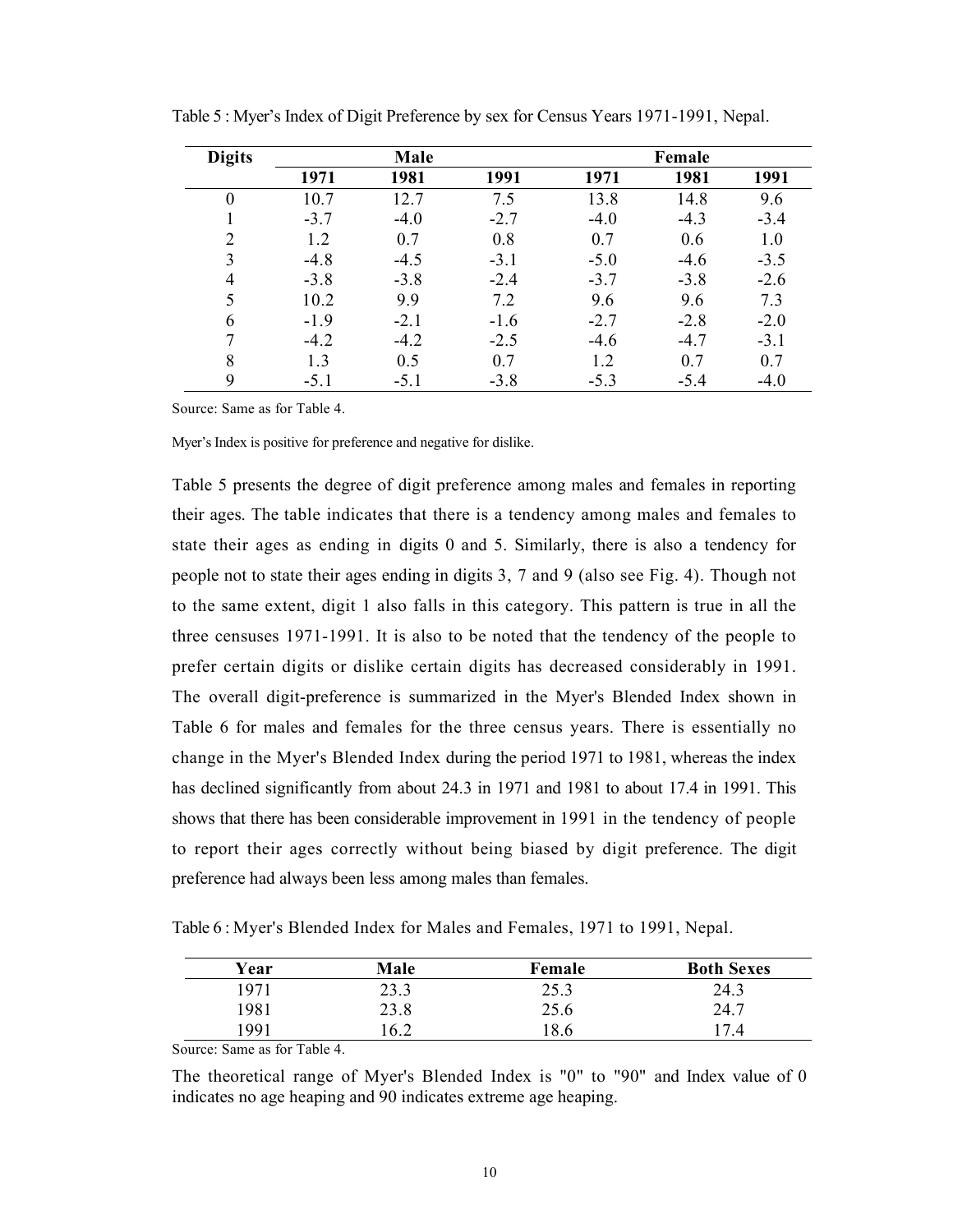



 $\equiv$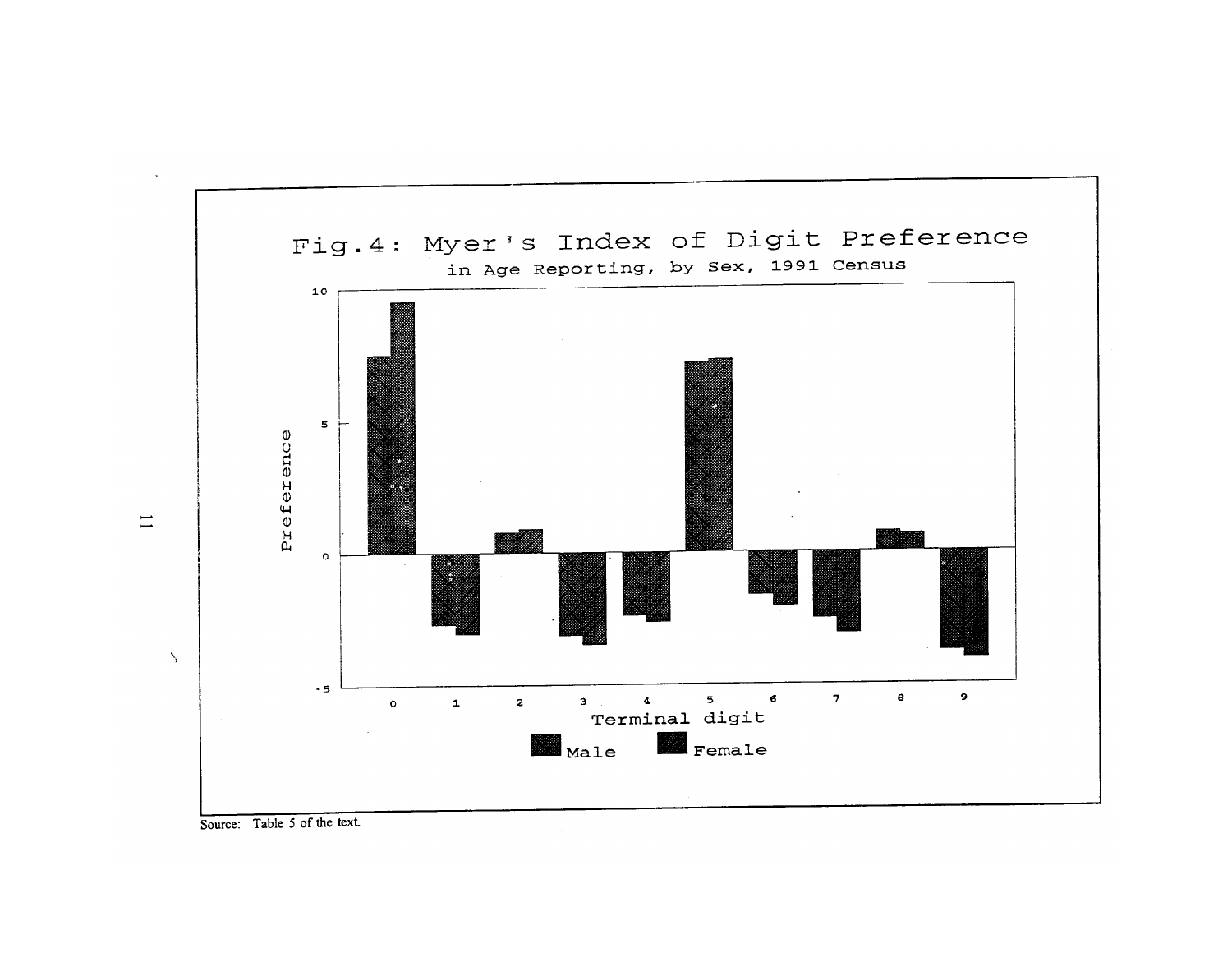The Whipple's Index (Table 7) calculated for the various years shows that there has been considerable improvement in the quality of age reporting in 1991 compared to that in 1971 and 1981. The indices were around 250 in 1971 and 1981, whereas it was around 200 in 1991 for males as well as females. The reduction of about 50 points during the decade 1981 to 1991 is a significant improvement in the quality of age data. However, the age data of 1991 seems to be still `very rough' according to the data quality classification. It is also clear from Table 7, that age reporting has all along been slightly better among males than females.

|            |      | Years |      |
|------------|------|-------|------|
| <b>Sex</b> | 1971 | 1981  | 1991 |
| Male       | 240  | 248   | 196  |
| Female     | 253  | 255   | 209  |
| Both       | 247  | 251   | 202  |

Table 7 : Whipple's Index for Census Years 1971-1991.

Source: Same as for Table 4.

Rating:

| Data quality       | <b>Whipple's Index</b> |
|--------------------|------------------------|
| 1. Highly accurate | < 105.0                |
| 2. Fairly accurate | $105 - 109.9$          |
| 3. Approximate     | 110-124.9              |
| 4. Rough           | 125 - 174.9            |
| 5. Very rough      | 175 $&$ above          |

# 5. Distribution of Population by Five Year Age Groups

When single year age data are grouped into five-year groups, some of the peaks and troughs exhibited by the single year data get ironed out. Grouping of ages does not totally remove the effects of age-heaping. The customary quinquennial agegrouping places the two most preferred digits 0 and 5 in the adjacent age groups. Though to a lesser extent, mis-statement of ages still contributes to mis-placement of population in age groups. Distribution of population in five-year age groups is shown for males and females in the three censuses in Table 8. The 1991 age distribution is also shown in Fig. 5. The table shows that in most cases, proportion of population of the age group (0-4) is relatively less than that of the subsequent age group. It may be due to the misplacement of persons into the next age group in addition to underreporting of children particularly the new-born. For other age groups, the age specific proportion decreases with age, following more or less the expected pattern. This is not to say there are no age-shifts at ages beyond 10. There are obviously instances of misplacement of population in adjacent age groups in all the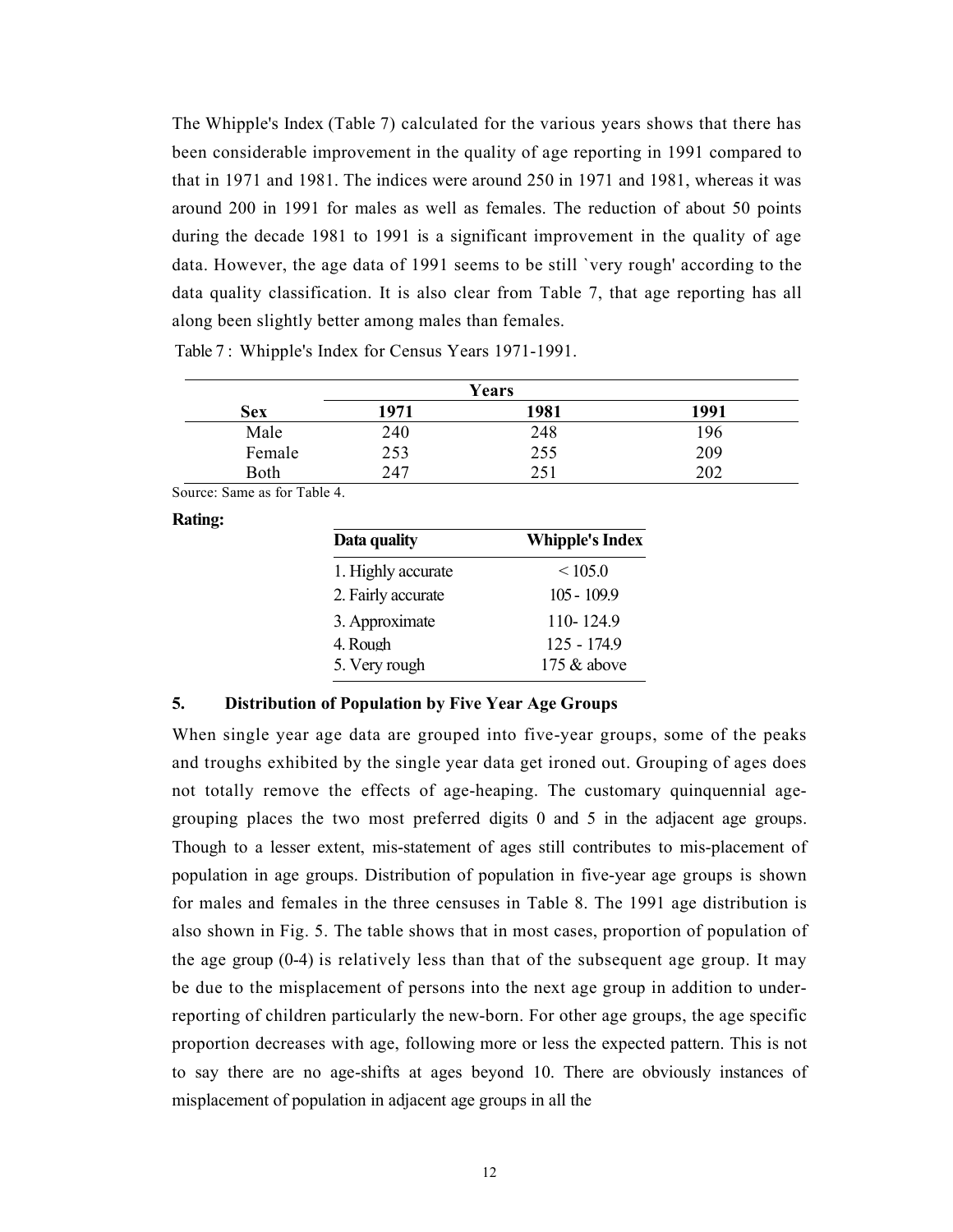censuses, an example being the age group 15-19 which seems to have lost to other age groups, particularly among women.

| Age       |           | 1981<br>1971 |           |           | 1991      |           |
|-----------|-----------|--------------|-----------|-----------|-----------|-----------|
| Group     | Male      | Female       | Male      | Female    | Male      | Female    |
| $00 - 04$ | 13.6      | 14.7         | 15.5      | 15.3      | 14.9      | 14.4      |
| $05-09$   | 15.2      | 14.9         | 14.5      | 14.6      | 15.5      | 14.8      |
| $10 - 14$ | 12.1      | 10.4         | 11.9      | 10.8      | 13.1      | 12.1      |
| $15-19$   | 9.4       | 8.7          | 9.0       | 8.6       | 9.5       | 9.9       |
| $20 - 24$ | 8.0       | 8.8          | 8.3       | 9.5       | 7.9       | 9.3       |
| 25-29     | 7.8       | 8.3          | 7.4       | 8.1       | 7.0       | 7.8       |
| 30-34     | 6.6       | 7.4          | 6.1       | 6.9       | 6.0       | 6.5       |
| 35-39     | 6.6       | 6.2          | 6.0       | 5.9       | 5.6       | 5.5       |
| 40-44     | 5.2       | 5.4          | 4.9       | 5.1       | 4.5       | 4.7       |
| 45-49     | 4.2       | 3.8          | 4.3       | 3.9       | 4.1       | 3.9       |
| 50-54     | 3.5       | 3.4          | 3.8       | 3.4       | 3.3       | 3.1       |
| 55-59     | 2.3       | 2.2          | 2.4       | 2.2       | 2.7       | 2.3       |
| 60-64     | 2.4       | 2.7          | 2.5       | 2.4       | 2.3       | 2.3       |
| $65+$     | 3.0       | 3.2          | 3.4       | 3.1       | 3.6       | 3.4       |
| All Ages  | 100.0     | 100.0        | 100.0     | 100.0     | 100.0     | 100.0     |
| No        | 5,817,203 | 5,738,780    | 7,695,336 | 7,327,503 | 9,220,974 | 9,270,123 |

Table 8 : Per cent Distribution of Population by Five Year Age Groups, Nepal, 1971-1991.

Source: Same as for Table 4

The accuracy of the age-sex distribution in five-year age groups is assessed with the help of United Nations Age-Sex Accuracy Index. The index for the census years 1971, 1981 and 1991 is presented in Table 9. According to the index, the age sex distributions of population in 1971 and 1981 are rated as highly inaccurate with index values significantly greater than 40. The age-sex distribution in 1991 census is of better quality than in the earlier two censuses although it has a long way to go before it can be rated as accurate.

|                    | Table 9 : United Nations Age-Sex Accuracy Index $\frac{1}{2}$ , Nepal 1971-1991 |
|--------------------|---------------------------------------------------------------------------------|
| <b>Census Year</b> | Index                                                                           |
| 1971               | 51.9                                                                            |
| 1981               | 43.5                                                                            |
| 1991               | 419                                                                             |

1/ United Nations, 1952.

Rating:

| Data Quality      | Age-Sex Accuracy Index |  |
|-------------------|------------------------|--|
| Accurate          | < 20                   |  |
| Inaccurate        | $20 - 40$              |  |
| Highly inaccurate | >40                    |  |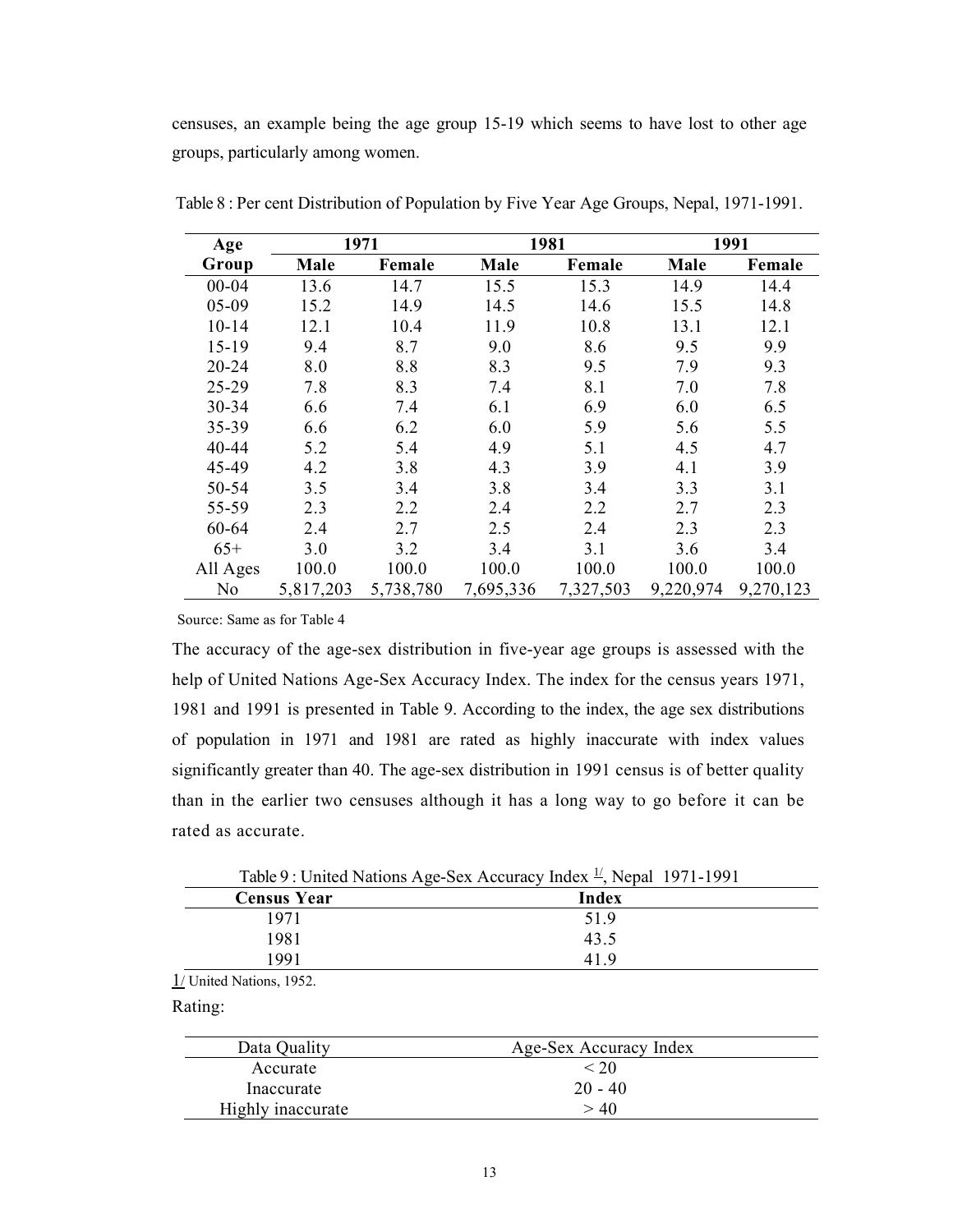

Source: CBS, 1993, Vol. I, Table 5.

 $\overline{14}$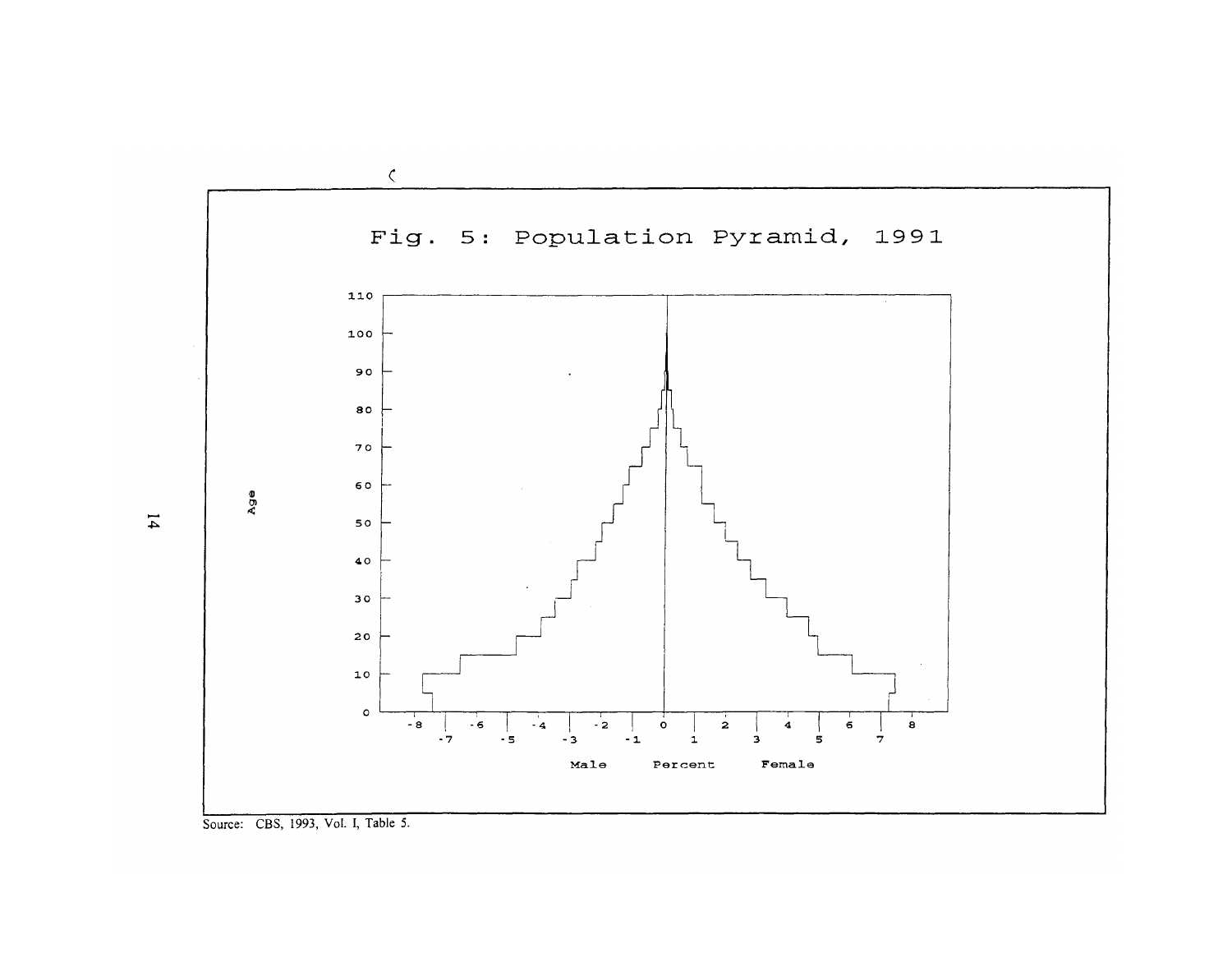## 6. Index of Ageing and Median Age of Population:

When mortality declines, the extent of decline would usually be different at different ages. In high mortality countries such as Nepal, the gains in mortality would be greater at infant and childhood ages than at old ages. This phenomenon, until and unless accompanied by fertility decline, produces a young population. In order to measure the combined effect of changes in mortality and fertility on the age structure of males and females over the past two decades, two indexes namely, the Median Age and the Index of Ageing, have been computed and presented in Table 10. The index of ageing exhibits only a tendency for decline during 1971-81 whereas it became marked by 1991. There is a suggestion that female population has been more aged than male population. The 1981 data does not subscribe to this suggestion. It should be recognized that this index depends only on the young and the old age population and hence sensitive to errors in age reporting at these ages.

Table 10 further shows that the median age of population has gone down by about 1 year during the period of 1981 to 1991. This decline started even before 1981. This index, also shows that female population has all along been older than male population. The declining median age is most probably due to declining infant and child mortality during these decades given that fertility has been almost static or declining very slightly. The consistent pattern of greater female than male median age can not readily be explained except by the fact that out migration from the country has always been predominately of adult males.

| Census | <b>Index of ageing</b> |        |       | Median age |        |       |
|--------|------------------------|--------|-------|------------|--------|-------|
| Year   | Male                   | Female | Total | Male       | Female | Total |
| 1971   | 13.20                  | 14.75  | 13.86 | 19.80      | 20.70  | 20.30 |
| 1981   | 14.08                  | 13.51  | 13.81 | 19.50      | 20.30  | 19.90 |
| 1991   | 13.56                  | 13.80  | 13.58 | 18.41      | 19.40  | 18.92 |

Table 10 : Index of Ageing and Median Age of Males and Females, Nepal 1971-1991.

Population age 60+

Index of aging =----------------------------- \*100

Population age 0-14

#### 7. Age-sex Distribution of Population by Rural/Urban Residence

The age distributions of males and females in rural and urban areas are shown in Table 11 and Fig. 6. The table shows, for males as well as females, in the early age groups, a higher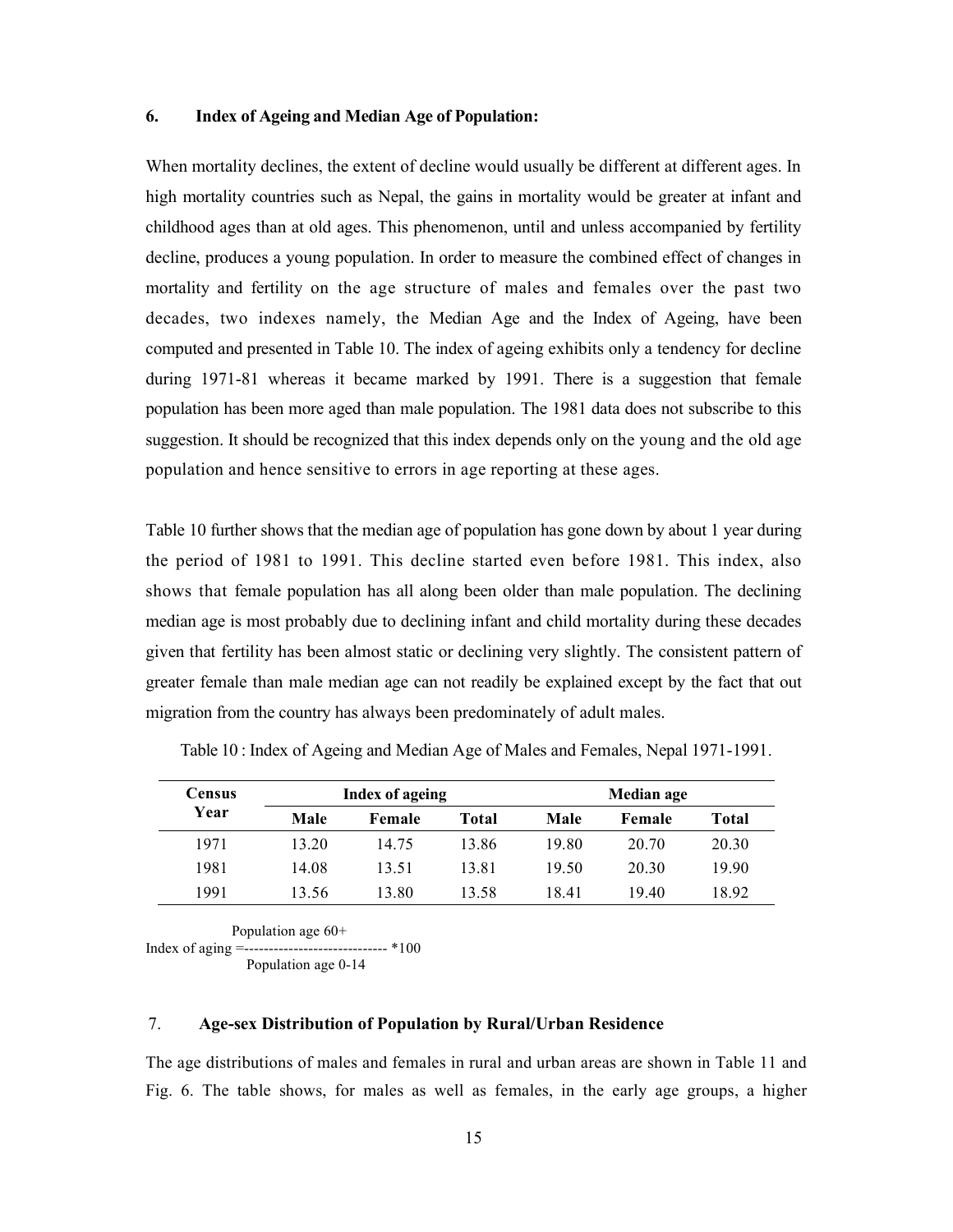proportion of population in the rural areas than in the urban areas. Similarly, significant differences in proportion of population in the working age group can also be noted, with higher proportion in the urban areas than in the rural areas, both for males and females. The higher proportion of population in the early age groups and lower proportion in the working age groups in the rural areas, can not however be explained by a. single variable. It is due to the combined effect of differences in fertility and infant/child mortality levels between the two areas in addition to the effect of migration of working age population from rural to urban areas.

| Age-group | Urban     |            |             | Rural         |
|-----------|-----------|------------|-------------|---------------|
|           | Male      | Female     | Male        | Female        |
| $00 - 04$ | 11.8      | 12.3       | 15.2        | 14.6          |
| $05-09$   | 12.9      | 13.0       | 15.8        | 15.0          |
| $10 - 14$ | 12.5      | 12.1       | 13.2        | 12.1          |
| $15-19$   | 11.2      | 11.1       | 9.3         | 9.7           |
| $20 - 24$ | 10.7      | 11.2       | 7.6         | 9.0           |
| 25-29     | 8.9       | 9.2        | 6.8         | 7.7           |
| $30 - 34$ | 7.2       | 7.1        | 5.9         | 6.4           |
| 35-39     | 6.2       | 5.8        | 5.3         | 5.5           |
| $40 - 44$ | 4.7       | 4.4        | 4.4         | 4.7           |
| 45-49     | 4.0       | 3.6        | 4.1         | 3.9           |
| 50-54     | 2.9       | 2.8        | 3.4         | 3.2           |
| 55-59     | 2.3       | 2.1        | 2.8         | 2.4           |
| $60+$     | 4.7       | 5.3        | 6.1         | 5.8           |
| Total     | 100.0     | 100.0      | 100.0       | 100.0         |
|           | (882,001) | (813, 718) | (8,338,973) | (8, 456, 405) |

Table 11 : Age Distribution of Population by Sex and Five Years Age Groups for Rural and Urban Nepal, 1991 Census.

Source: CBS, 1994 Vol. II.

Source: CBS, 1994, Vol. II.



16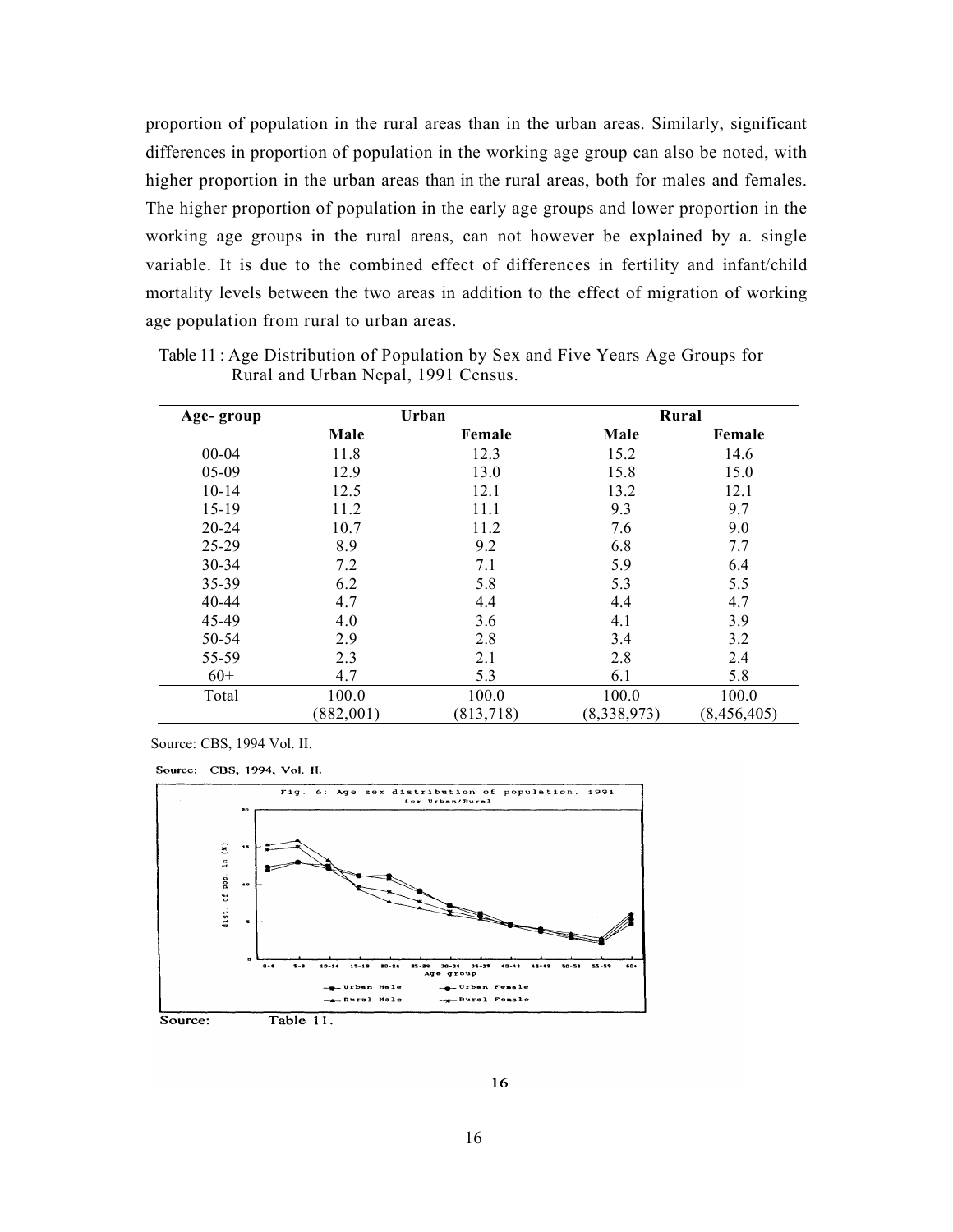Rural-urban differences in age-specific sex ratios are shown in Table 12.

| Age       | Rural | Urban |  |
|-----------|-------|-------|--|
| $00 - 04$ | 102   | 104   |  |
| 05-09     | 103   | 107   |  |
| $10 - 14$ | 108   | 112   |  |
| $15-19$   | 98    | 109   |  |
| $20 - 24$ | 83    | 103   |  |
| 25-29     | 87    | 104   |  |
| 30-34     | 84    | 111   |  |
| 35-39     | 99    | 116   |  |
| 40-44     | 92    | 115   |  |
| 45-49     | 102   | 120   |  |
| 50-54     | 104   | 114   |  |
| 55-59     | 116   | 115   |  |
| $60+$     | 103   | 96    |  |
| All ages  | 99    | 108   |  |

Table 12 : Sex Ratio by Age, Rural and Urban Nepal, 1991 Census.

Source: Same as for Table 11.

The overall picture is that the age-specific sex ratios are greater than one hundred in urban areas and are greater than those in rural areas. The urban sex ratios are particularly higher in working age groups. At these ages, the rural ratios are not only lower than the urban sex ratios but lower than one hundred as well. This is suggestive of the male selective out-migration from rural areas. These male out-migrants can not be treated as in-migrants to the urban area only. Among those at ages (15-29) years, most of them might have gone outside the country for work or study and that is probably why the sex ratio among the rural people falls without any sizable rise in the ratio in the urban areas.

# 8. Age-sex Distribution of Population For Development Regions.

Per cent distribution, by age, of males and females is shown for the five development regions in Table 13. The distributions across the development regions do not follow the same pattern. In MWDR and FWDR, the highest proportion of population has been found in the age group (0-4) years followed by a systematic decline in the subsequent age groups, which is close to the expected pattern. But in the case of EDR, CDR and WDR the per cent population in age group 5-9 was higher than that in age group 0-4; thereafter the systematic decline in per cent population with increasing age has been maintained in all the three regions for both the sexes. Under-reporting of children is a common reason for lower proportion in 0-4 than in 5-9 age group. In addition, the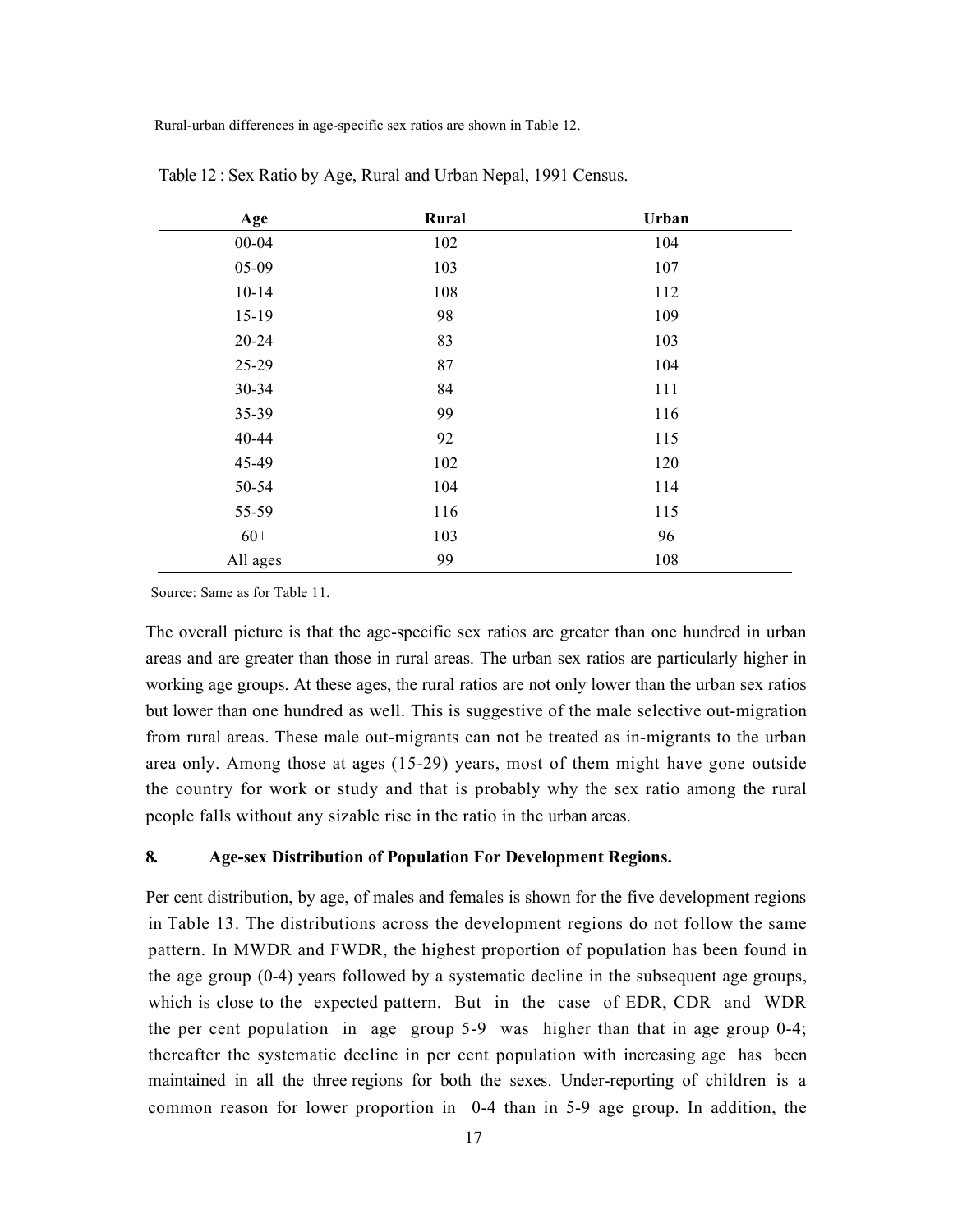onset of fertility decline may have started in EDR, CDR and WDR and/or an increase in fertility may have taken place in MWDR and FWDR owing probably to improved health conditions of mothers. Both these possibilities are supported by the trends in fertility in the five development regions discussed elsewhere (Chapter III, in this Volume).

Table 14 provides age-specific sex ratios by five year age groups for the five development regions. Total sex ratio for EDR and CDR are higher than the national average, which is 0.99, whereas WDR and FWDR exhibit sex ratios below the national average. Age-specific sex ratios do not seem to present any visible regional patterns. The sex ratios are greater than one hundred at age groups under 15, lower than one hundred at ages 20-35 and again greater than one hundred at older ages; and this pattern is true of all the regions. The fact that the sex ratios at the prime working ages of 20-35 are less than one hundred in all the regions clearly points to emigration and its male bias.

| Table 13 : Age Distribution of Population by Sex for Development Regions, 1991 Census, |
|----------------------------------------------------------------------------------------|
| Nepal.                                                                                 |

| Age       | <b>EDR</b> |           | <b>CDR</b> |           | <b>WDR</b> |           | <b>MWDR</b> |           | <b>FWDR</b> |         |
|-----------|------------|-----------|------------|-----------|------------|-----------|-------------|-----------|-------------|---------|
|           | Male       | Female    | Male       | Female    | Male       | Female    | Male        | Female    | Male        | Female  |
| $00 - 04$ | 14.2       | 13.8      | 14.0       | 14.0      | 15.5       | 14.1      | 16.3        | 16.1      | 16.6        | 15.8    |
| $05-09$   | 15.4       | 15.0      | 15.2       | 14.8      | 16.0       | 14.4      | 15.5        | 15.2      | 16.1        | 15.2    |
| $10 - 14$ | 13.1       | 12.3      | 12.5       | 11.4      | 13.9       | 12.4      | 13.2        | 12.6      | 13.6        | 12.0    |
| $15-19$   | 10.0       | 10.2      | 9.5        | 9.5       | 9.3        | 9.8       | 9.4         | 10.4      | 9.1         | 9.8     |
| $20 - 24$ | 8.1        | 9.4       | 8.5        | 9.6       | 6.7        | 8.8       | 8.0         | 9.1       | 7.5         | 9.0     |
| 25-29     | 7.3        | 8.0       | 7.6        | 8.1       | 5.9        | 7.5       | 7.0         | 7.6       | 6.7         | 7.4     |
| $30 - 34$ | 6.2        | 6.6       | 6.4        | 6.8       | 5.3        | 6.3       | 5.9         | 6.1       | 5.5         | 6.1     |
| 35-39     | 5.8        | 5.5       | 5.9        | 5.6       | 5.1        | 5.5       | 5.5         | 5.4       | 5.3         | 5.5     |
| $40 - 44$ | 4.5        | 4.6       | 4.6        | 4.7       | 4.3        | 4.7       | 4.5         | 4.6       | 4.3         | 4.8     |
| 45-49     | 4.0        | 3.7       | 4.1        | 4.0       | 4.1        | 4.0       | 4.1         | 3.8       | 4.0         | 3.9     |
| 50-54     | 3.1        | 2.9       | 3.3        | 3.1       | 3.7        | 3.4       | 3.3         | 3.1       | 3.4         | 3.3     |
| 55-59     | 2.7        | 2.4       | 2.6        | 2.4       | 3.0        | 2.5       | 2.5         | 2.0       | 2.6         | 2.2     |
| $60+$     | 5.6        | 5.6       | 5.8        | 6.0       | 7.2        | 6.6       | 4.8         | 4.0       | 5.3         | 5.0     |
| All       | 100.0      | 100.0     | 100.0      | 100.0     | 100.0      | 100.0     | 100.0       | 100.0     | 100.0       | 100.0   |
| Ages      |            |           |            |           |            |           |             |           |             |         |
| No        | 2,228,589  | 2,218,160 | 3,147,894  | 3,036,061 | 1,821,499  | 1,949,179 | 1,200,292   | 1,210,122 | 822,700     | 856,601 |

Source: CBS, 1993, Vol. I, Part I, pp. 172-212

Note: EDR = Eastern Development Region CDR= Central Development Region WDR = Western Development Region MWDR= Mid Western Development Region FWDR= Far Western Development Region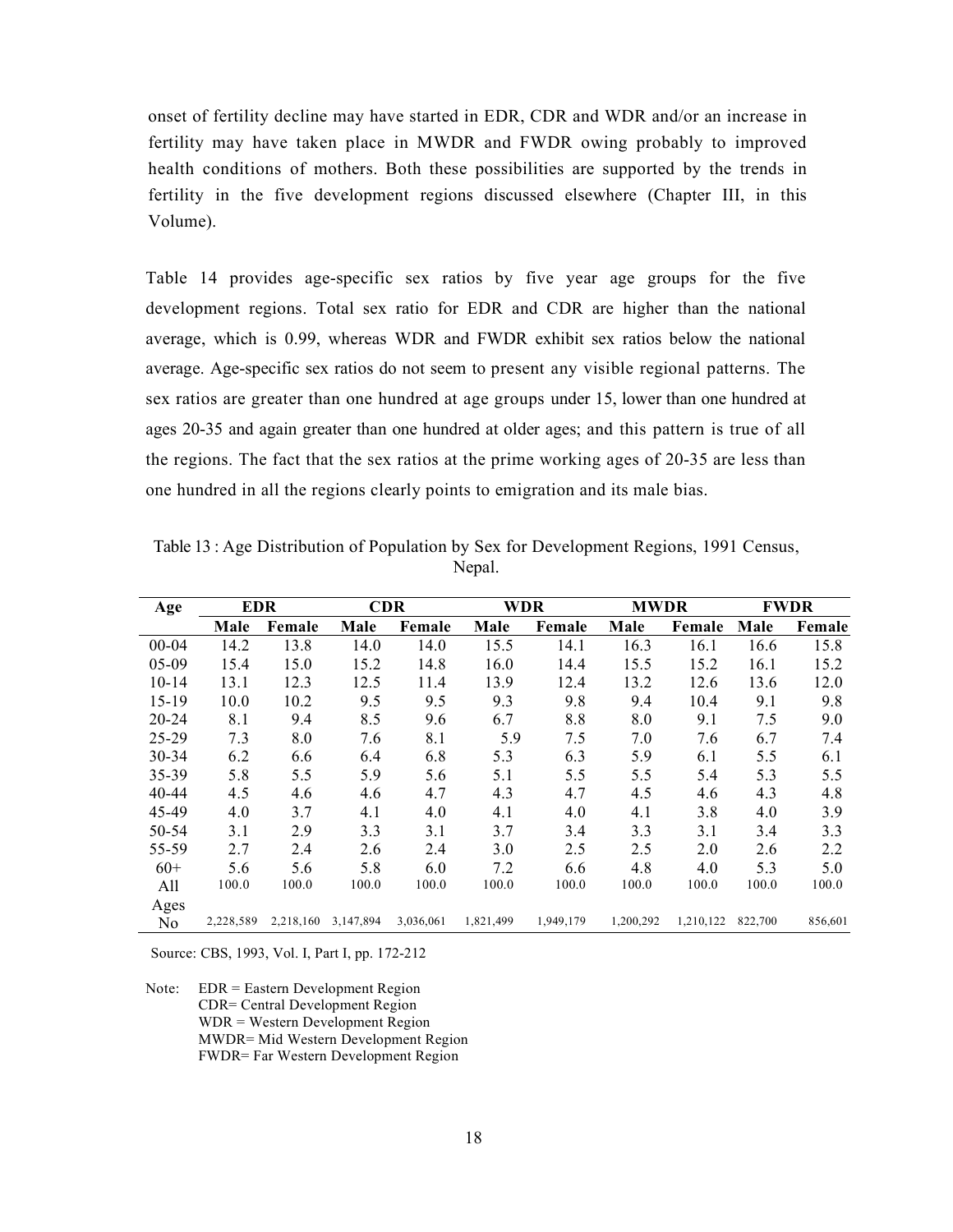| <b>Age</b> | <b>EDR</b> | <b>CDR</b> | <b>WDR</b> | <b>MWDR</b> | <b>FWDR</b> |
|------------|------------|------------|------------|-------------|-------------|
| $00 - 04$  | 103        | 104        | 103        | 100         | 101         |
| $05-09$    | 103        | 106        | 104        | 101         | 102         |
| $10 - 14$  | 107        | 114        | 105        | 104         | 109         |
| $15-19$    | 98         | 104        | 89         | 90          | 89          |
| $20 - 24$  | 87         | 92         | 71         | 87          | 80          |
| 25-29      | 92         | 97         | 74         | 91          | 87          |
| 30-34      | 94         | 98         | 79         | 96          | 87          |
| 35-39      | 106        | 109        | 87         | 101         | 93          |
| 40-44      | 98         | 101        | 85         | 97          | 86          |
| 45-49      | 109        | 106        | 96         | 107         | 99          |
| 50-54      | 107        | 110        | 102        | 106         | 99          |
| 55-59      | 113        | 112        | 112        | 124         | 114         |
| $60+$      | 100        | 100        | 102        | 119         | 102         |
| All Ages   | 100        | 104        | 93         | 99          | 96          |

Table 14 : Sex Ratio of Population by Five Year Age Groups for Development Regions, Nepal, 1991 Census.

Source: CBS, 1993, Vol. I, Part I, pp. 172-212

# 9. Age-sex Distribution of Population For Ecological Zones.

Table 15 presents percentage distribution of male and female population by five year age groups for ecological zones. The distributions show that the percentage decreases more or less with increasing age in the Mountain and the Hill zones conforming to the expected pattern. In Terai, the expected pattern holds true except that the proportion of population in 0-4 is lower than that in the 5-9 age group. This indicates that either the on-set of fertility decline has been greater or the under-reporting of infants greater, in the Terai zone. Yet another, and more plausible reason could be the age mis-reporting resulting in missplacement of population from 0-4 to 5-9 age group, occurring to a greater degree in Terai compared to the other two zones. This may be due to differences in socio-cultural beliefs and practices of the ethnic groups residing in the three zones in addition to their fertility and mortality differentials.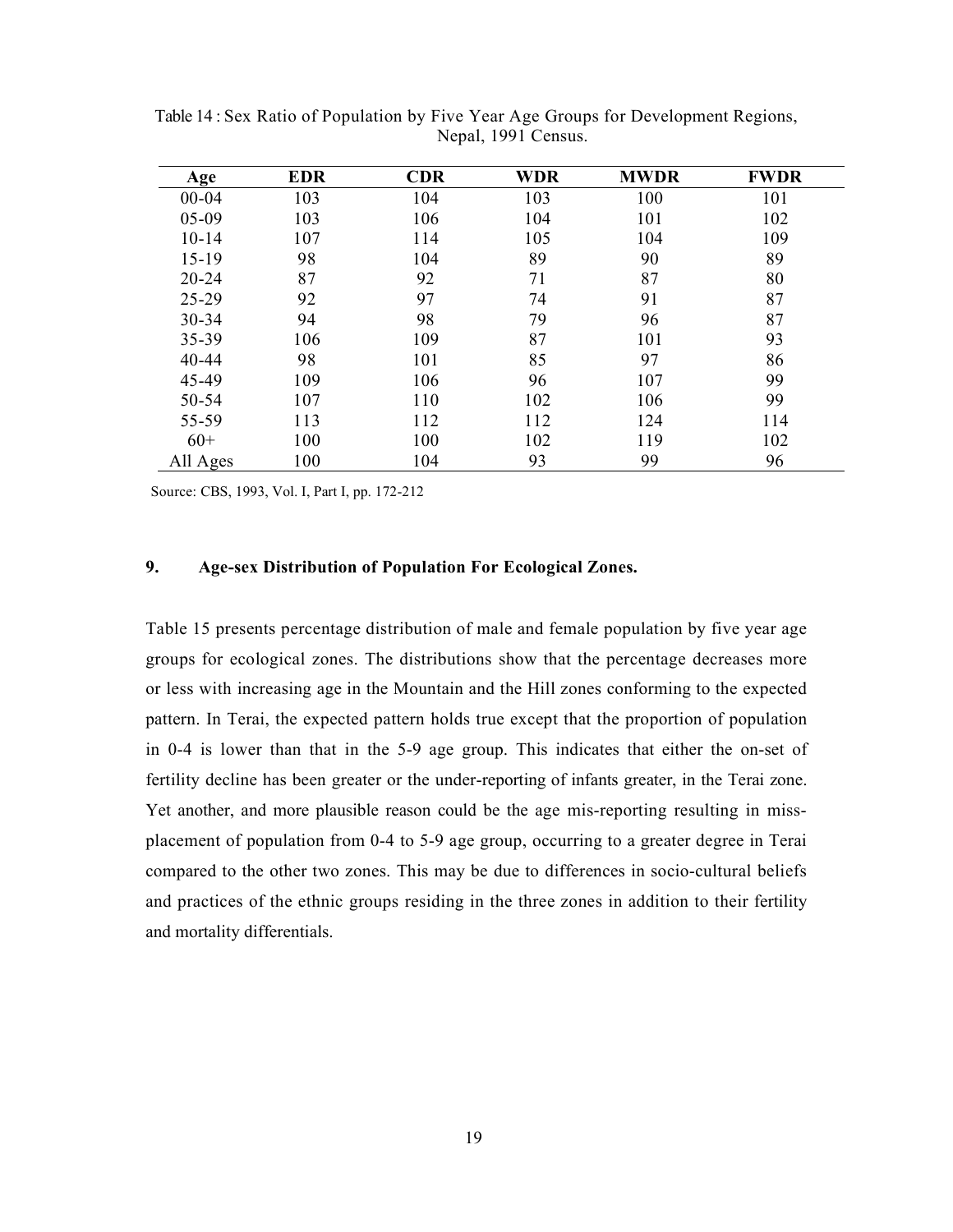| Age       | Mountain |         |           | <b>Hill</b> |           | Terai     |  |
|-----------|----------|---------|-----------|-------------|-----------|-----------|--|
|           | Male     | Female  | Male      | Female      | Male      | Female    |  |
| $00 - 04$ | 15.2     | 14.8    | 15.3      | 14.2        | 14.4      | 14.5      |  |
| $05-09$   | 14.6     | 14.1    | 15.1      | 14.1        | 16.1      | 15.8      |  |
| $10 - 14$ | 12.6     | 11.6    | 13.7      | 2.6         | 12.7      | 11.6      |  |
| $15-19$   | 9.2      | 9.6     | 9.8       | 10.3        | 9.3       | 9.4       |  |
| $20 - 24$ | 8.1      | 9.1     | 7.9       | 9.3         | 7.9       | 9.2       |  |
| $25 - 29$ | 7.0      | 4.7     | 6.6       | 7.6         | 7.4       | 8.1       |  |
| $30 - 34$ | 6.2      | 6.4     | 5.6       | 6.1         | 6.3       | 6.9       |  |
| 35-39     | 5.6      | 5.5     | 5.0       | 5.3         | 6.1       | 5.7       |  |
| $40 - 44$ | 4.5      | 5.9     | 4.3       | 4.6         | 4.6       | 4.7       |  |
| 45-49     | 4.0      | 4.0     | 3.9       | 3.9         | 4.2       | 3.8       |  |
| 50-54     | 3.8      | 3.7     | 3.5       | 3.4         | 3.1       | 2.8       |  |
| 55-59     | 2.6      | 2.6     | 2.9       | 2.5         | 2.5       | 2.1       |  |
| $60+$     | 6.6      | 6.0     | 6.4       | 6.1         | 5.4       | 5.4       |  |
| All Ages  | 100.0    | 100.0   | 100.0     | 100.0       | 100.0     | 100.0     |  |
| No        | 715,847  | 727,283 | 4,109,537 | 4,310,352   | 4,395,590 | 4,232,488 |  |

Table 15 : Age Distribution of Population by Sex for Ecological Zones, Nepal, 1991 Census.

Source: CBS, 1995, Vol. IV.

Table 16 shows sex ratios by five year age groups for the three ecological zones in 1991. The sex ratios in the Mountain and Hill zones are less than the national average of 99 whereas it is greater in the Terai zone. Once again in the prime working age groups 15-34, the sex ratio is less than one hundred in all the zones indicating emigration in addition to inter-regional migration. The picture namely, the sex ratio in the Terai is the greatest of the three zones at all adult ages is suggestive of the receiving nature of the Terai and the sending nature of the other two zones as far as the inter-regional migration is concerned.

Table 16 : Sex Ratios by Five Years Age Groups for Ecological Zones, Nepal, 1991

| Age       | <b>Mountain</b> | Hill | Terai |
|-----------|-----------------|------|-------|
| $00 - 04$ | 101             | 103  | 103   |
| $05-09$   | 102             | 102  | 106   |
| $10 - 14$ | 107             | 104  | 114   |
| $15-19$   | 94              | 91   | 103   |
| $20 - 24$ | 88              | 81   | 89    |
| $25-29$   | 89              | 83   | 95    |
| 30-34     | 95              | 88   | 95    |
| 35-39     | 100             | 90   | 111   |
| 40-44     | 90              | 89   | 98    |
| 45-49     | 98              | 95   | 115   |
| 50-54     | 101             | 98   | 115   |
| 55-59     | 98              | 111  | 124   |
| $60+$     | 108             | 100  | 104   |
| All Ages  | 98              | 95   | 104   |

Source: CBS, 1995, Vol. IV.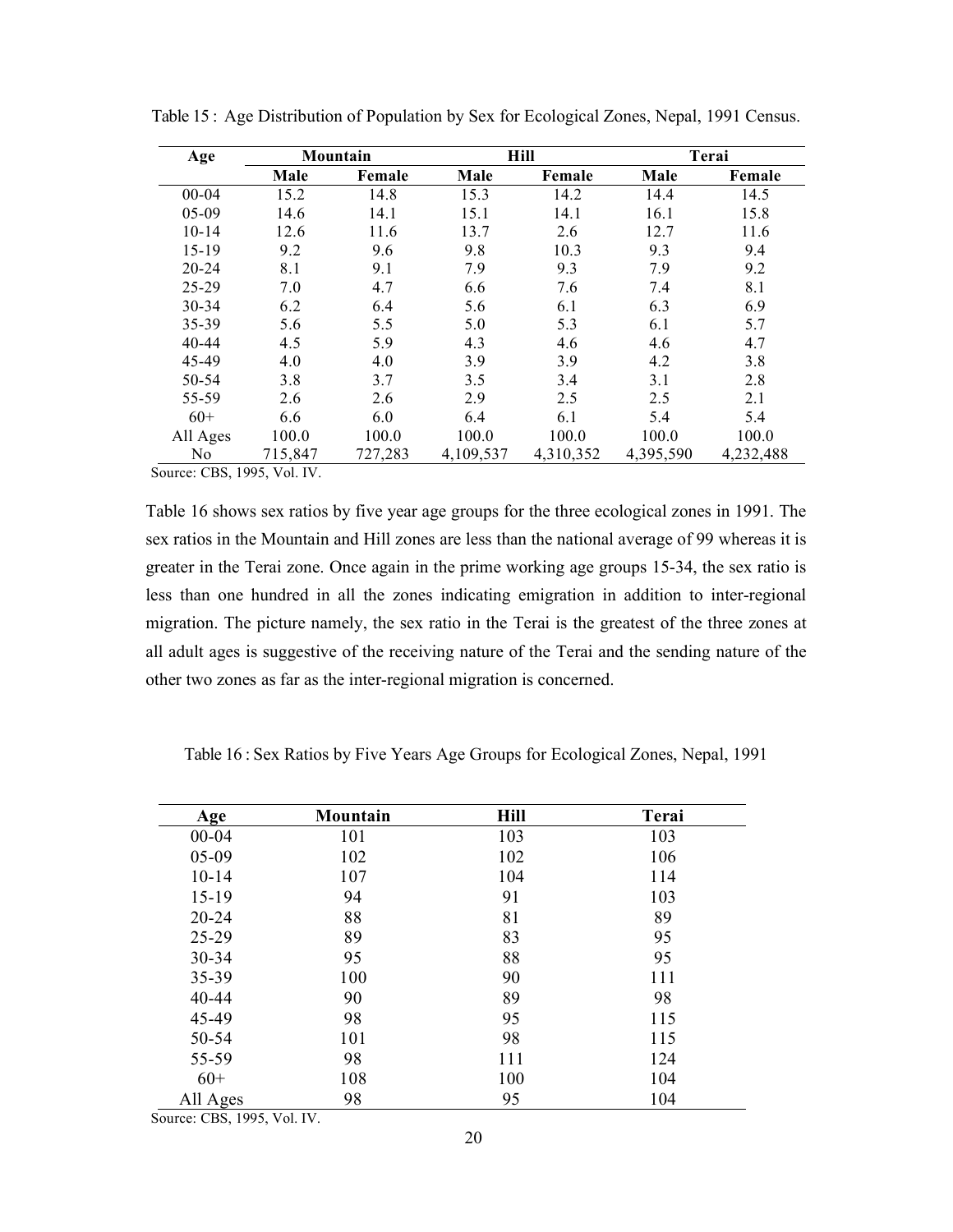# 10. Utilization of Age-Sex Distribution of Population

Changes in the age distribution of a national population reflect the past trends in fertility and mortality. They also reflect the effects of migration where international migration is significant. The differences between male and female age distributions are indicative of the sex differentials in the three components of population growth.

Age-sex distribution of population has numerous uses in demographic analyses and has implications for development planning. Ageing of population, dependency, health service requirements for women, children and the elderly, male and female labour force supply, schooling and related infrastructural requirements etc.. can all be derived from the age-sex distribution of population. As such, the age-sex distribution becomes the basic requirement for making population projections. Needless to state, quality is the crucial factor in the utilization of age-sex data in analytical and planning exercises. The singleyear age data in Nepal censuses are still riddled with problems of omission, age-heaping and other types of age mis-statement, although the quality of age reporting has been improving over the decades. Age data in five-year age groups is certainly to be preferred over the single-year age data though it still requires some adjustments. While smoothing of age data can be performed at adult ages, adjustments may be needed at childhood ages. In making population projections by age and sex, adjusted age distributions of males and females at the base-year would be required.

Using the estimated fertility and mortality, adjustment of population below age 10 was made, whereas age-smoothing was performed beyond age 10, on the reported male and female age distributions of 1991 census of Nepal. Adjustment of population at childhood ages, namely, 0-4 and 5-9, involved estimating male and female births during the ten years preceding the census date and surviving them to the census date. During the period of ten years preceding the 1991 census, both fertility and mortality declined. Accordingly, due consideration had to be given to the declining fertility in the estimation of births, and to declining mortality in surviving these births to the 1991 census. For this, the fertility and mortality for 1981 estimated elsewhere (CBS, 1987) and the fertility and mortality for 1991 estimated in Chapters III and IV in this volume, were utilized. The adjustment of population at ages below 10 and smoothing of the age distribution for ages 10+ was accomplished by the software developed by the US. Bureau of Census (Arriaga, 1993). These adjusted male and female age distributions formed the basis for population projection by age and sex for Nepal, 1991-2011 (CBS, 1994 a.).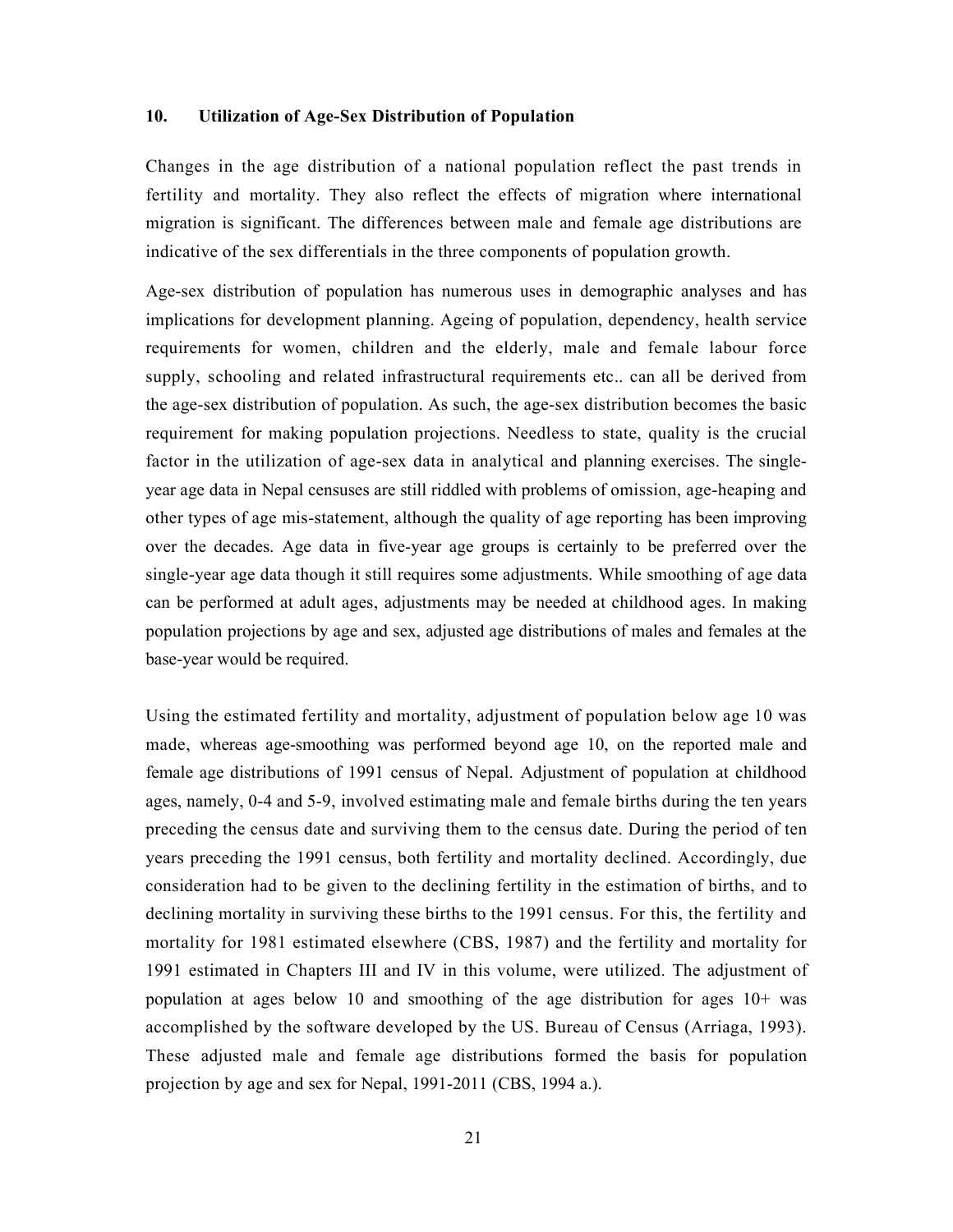Refinements of age distributions are not easy when it comes to sub-national populations, on account, mainly, of migration. In the process of making sub-national population projections for Nepal, an approximate procedure had to be adopted. Using the adjusted age distribution for the nation, refinements were effected for the subnational age distributions by a two-way raking procedure (CBS, 1994 b.).

The potentialities of age-sex distributions and their planning implications were illustrated in the National Projections (CBS, 1994 a.) and the Sub-national Projection of Population for Nepal 1991-2011 (CBS, 1994 b.).

# 11. Conclusion

It may be said that, quality of age data obtained in the censuses of Nepal is still far from satisfactory. This is true, mainly, of the single-year age data. Five-year age grouping remedies some of the problems associated with single-year age data, certain adjustments would still be needed to render the age data usable. Here again, adult age-groups are far less affected than childhood ages, by age reporting errors.

In view of its crucial role in much of the demographic analysis and in planning exercises, the quality of age-sex distribution of population needs to be improved. Only when it is reliable, would one be able to regard the changes observed in the age-sex distribution as true reflections of changes in the population growth components. It should be emphasized that, although techniques of adjustment do some times exist, these are no substitutes for good quality data.